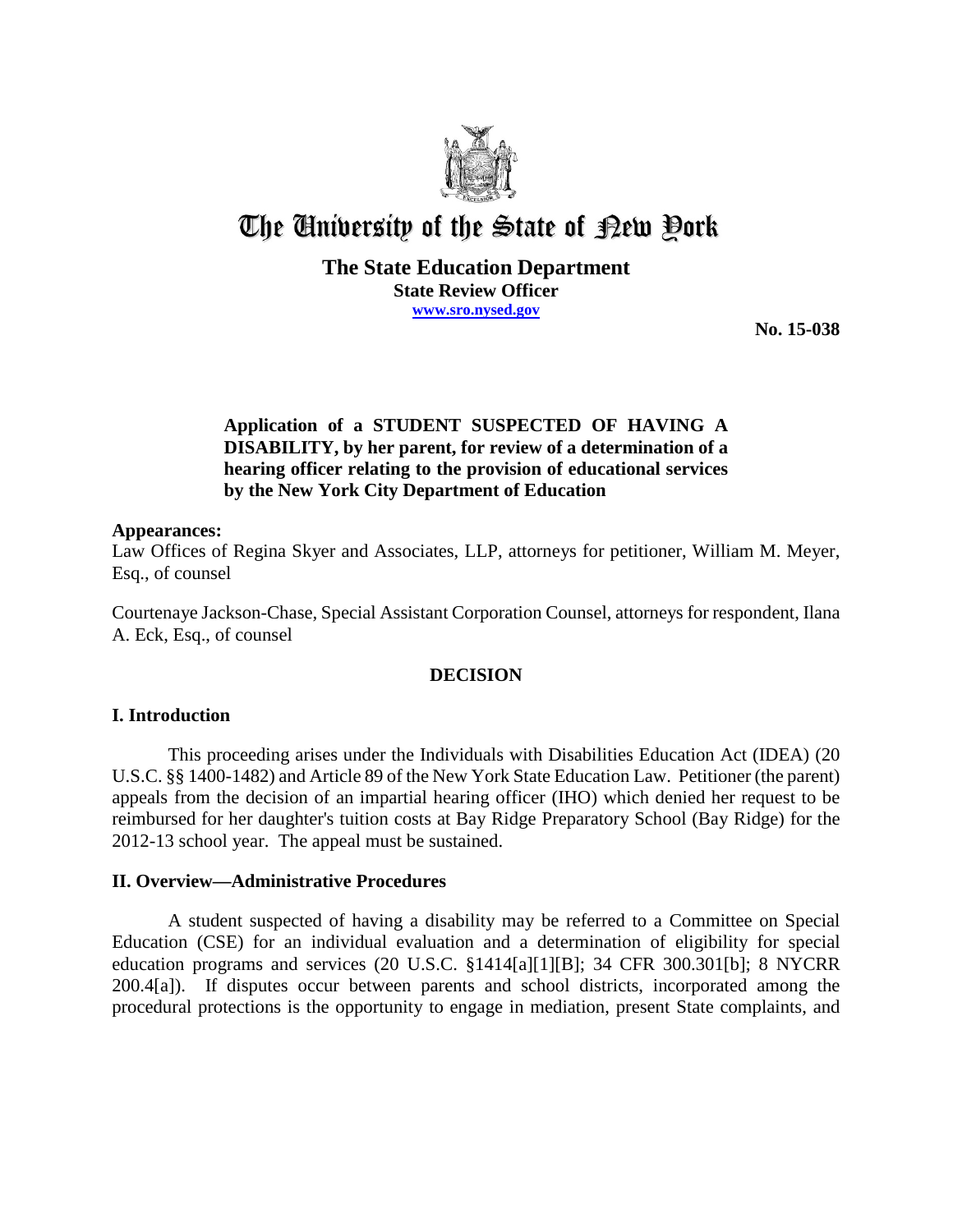initiate an impartial due process hearing (20 U.S.C. §§ 1221e-3, 1415[e]-[f]; Educ. Law § 4404[1]; 34 CFR 300.151-300.152, 300.506, 300.511; 8 NYCRR 200.5[h]-[*l*]).

New York State has implemented a two-tiered system of administrative review to address disputed matters between parents and school districts regarding "any matter relating to the identification, evaluation or educational placement of a student with a disability, or a student suspected of having a disability, or the provision of a free appropriate public education to such student" (8 NYCRR 200.5[i][1]; see 20 U.S.C. § 1415[b][6]-[7]; 34 CFR 300.503[a][1]-[2], 300.507[a][1]). First, after an opportunity to engage in a resolution process, the parties appear at an impartial hearing conducted at the local level before an IHO (Educ. Law § 4404[1][a]; 8 NYCRR 200.5[j]). An IHO typically conducts a trial-type hearing regarding the matters in dispute in which the parties have the right to be accompanied and advised by counsel and certain other individuals with special knowledge or training; present evidence and confront, cross-examine, and compel the attendance of witnesses; prohibit the introduction of any evidence at the hearing that has not been disclosed five business days before the hearing; and obtain a verbatim record of the proceeding (20 U.S.C. § 1415[f][2][A], [h][1]-[3]; 34 CFR 300.512[a][1]-[4]; 8 NYCRR 200.5[j][3][v], [vii], [xii]). The IHO must render and transmit a final written decision in the matter to the parties not later than 45 days after the expiration period or adjusted period for the resolution process (34 CFR 300.510[b][2], [c], 300.515[a]; 8 NYCRR 200.5[j][5]). A party may seek a specific extension of time of the 45-day timeline, which the IHO may grant in accordance with State and federal regulations (34 CFR 300.515[c]; 8 NYCRR 200.5[j][5]). The decision of the IHO is binding upon both parties unless appealed (Educ. Law § 4404[1]).

A party aggrieved by the decision of an IHO may subsequently appeal to a State Review Officer (SRO) (Educ. Law § 4404[2]; see 20 U.S.C. § 1415[g][1]; 34 CFR 300.514[b][1]; 8 NYCRR 200.5[k]). The appealing party or parties must identify the findings, conclusions, and orders of the IHO with which they disagree and indicate the relief that they would like the SRO to grant (8 NYCRR 279.4). The opposing party is entitled to respond to an appeal or cross-appeal in an answer (8 NYCRR 279.5). The SRO conducts an impartial review of the IHO's findings, conclusions, and decision and is required to examine the entire hearing record; ensure that the procedures at the hearing were consistent with the requirements of due process; seek additional evidence if necessary; and render an independent decision based upon the hearing record (34 CFR 300.514[b][2]; 8 NYCRR 279.12[a]). The SRO must ensure that a final decision is reached in the review and that a copy of the decision is mailed to each of the parties not later than 30 days after the receipt of a request for a review, except that a party may seek a specific extension of time of the 30-day timeline, which the SRO may grant in accordance with State and federal regulations (34 CFR 300.515[b], [c]; 8 NYCRR 200.5[k][2]).

### **III. Facts and Procedural History**

The student's eligibility for special education and related services is at issue in this appeal. The parent sent a letter to the district dated May 23, 2012, indicating that she sought a public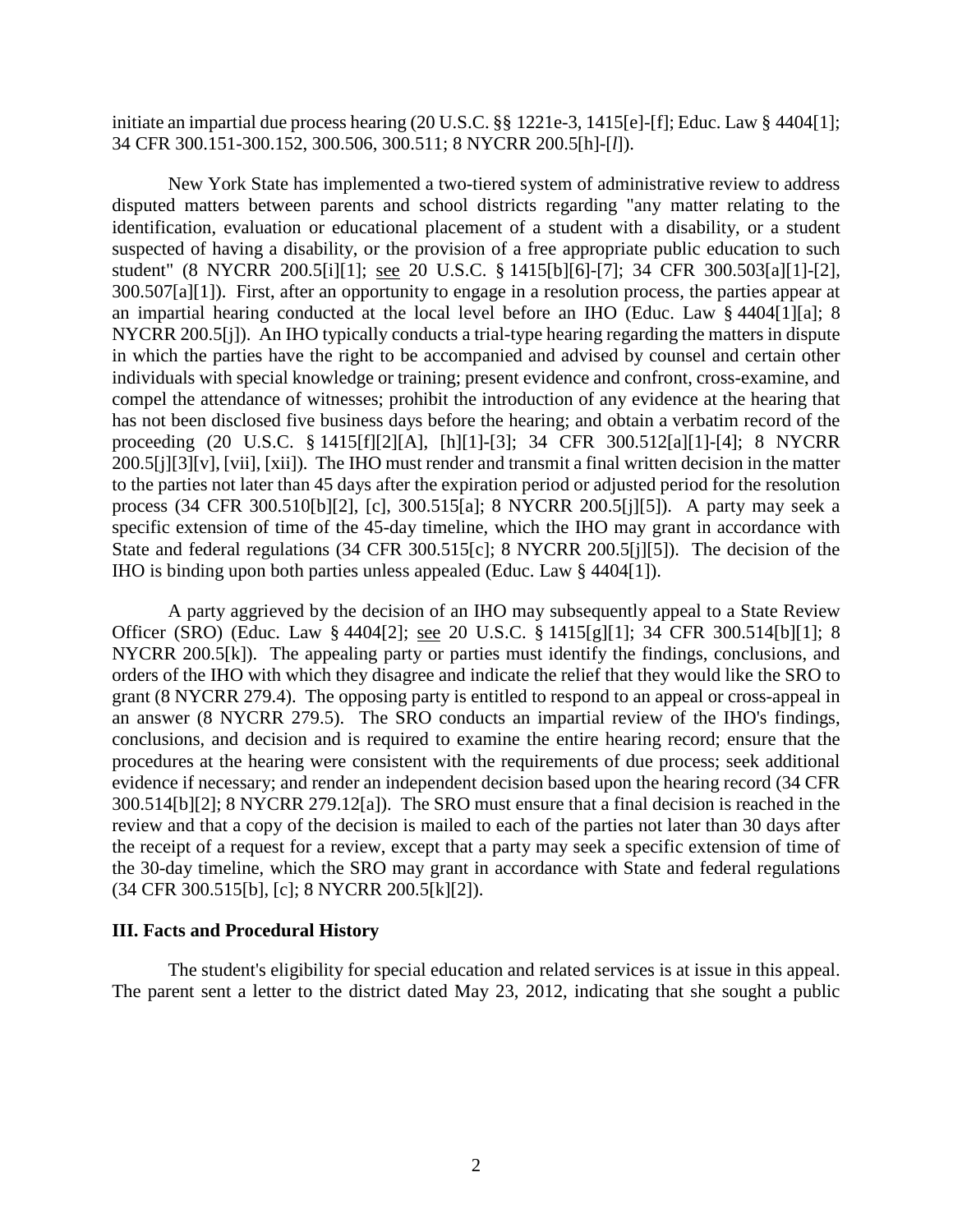placement for the student for the 2012-13 school year and requesting that the student be evaluated "to determine her placement" (Parent Ex. C). $1$  The district conducted a psychoeducational evaluation of the student on July 17, 2012 (Dist. Ex. 2 at p. 1). The evaluation report indicated that the parent referred the student because Bay Ridge wanted the student to attend a special education program for the 2012-13 school year due to concerns over her "slow pace of execution" (id. at pp. 1, 3). At the time of the 2012 evaluation, the student was 14 years old and had recently completed the eighth grade at Bay Ridge, where she had attended since the second grade (id. at p. 1; Tr. pp. 76-77). The evaluation report indicated that the administration of the Stanford-Binet Intelligence Scales-Fifth Edition (SB-5) yielded a full scale IQ of 112 (high average range), a verbal IQ of 121 (superior range), a nonverbal IQ of 103 (average range), and standard scores on various subtests including a fluid reading score of 121 (superior range), a knowledge score of 100 (high average range)<sup>2</sup> and a working memory score of 111 (high average range) (Dist. Ex. 2 at p. 1).

Regarding academic performance, the examiner found the student's skills to be average overall (Dist. Ex. 2 at p. 2). The examiner reported that the student fell in the average or above average ranges in math calculations, quantitative reasoning, reading comprehension, and writing skills (id. at pp. 2-3). According to the examiner, the student's sight reading ability was somewhat delayed and all of her fluency skills were below average (id.). Further, the examiner found that the student worked at a slow pace in reading and math (id. at p. 2). The examiner noted that the student worked and performed well on all tasks, but she worked at a slow rate which lowered her performance scores on timed tasks (id. at p. 1). The examiner further reported that it was not clear if the student's slow work pace interfered with her academic progress, as the student's report cards were not available at the time of the evaluation (id. at p. 3).

A CSE convened on August 3, 2012, and determined that the student was not eligible for special education services as a student with a disability (Dist. Ex. 1). The district sent the parent a notice of the August 2012 CSE's decision, which indicated that the district had "conducted a social history, psychoeducational evaluation, classroom observation, and other appropriate assessments or evaluations as necessary to determine [the student's] educational needs" (id. at p. 1). However, the district did not conduct a classroom observation (Tr. pp. 68-69). In addition,

<sup>&</sup>lt;sup>1</sup> The parent's May 23, 2012 letter indicated that prior correspondence between the parent and the district was attached to the letter; however, no such attachments were included in the hearing record (Parent Ex. C). Nevertheless, the district concedes in its answer that the parent initially requested that the CSE convene to review the student's eligibility for special education programs and services in August 2011 (Answer ¶¶ 4-5). The parent's due process complaint notice alleged that the district thereafter conducted a social history interview with the parent in January 2012 (Parent Ex. A at p. 2). In addition, the student's uncle testified that he took the parent to an interview at the district in January 2012 (Tr. pp. 82-83). Although a report from the January 2012 interview is not included in the hearing record, the district admits that it conducted a social history interview with the parent in January 2012 (Answer ¶ 18).

 $<sup>2</sup>$  Although the evaluation report identified the student's standard score of 100 in the area of knowledge as "high</sup> average," it is generally accepted that a standard score of 100 falls in the average range.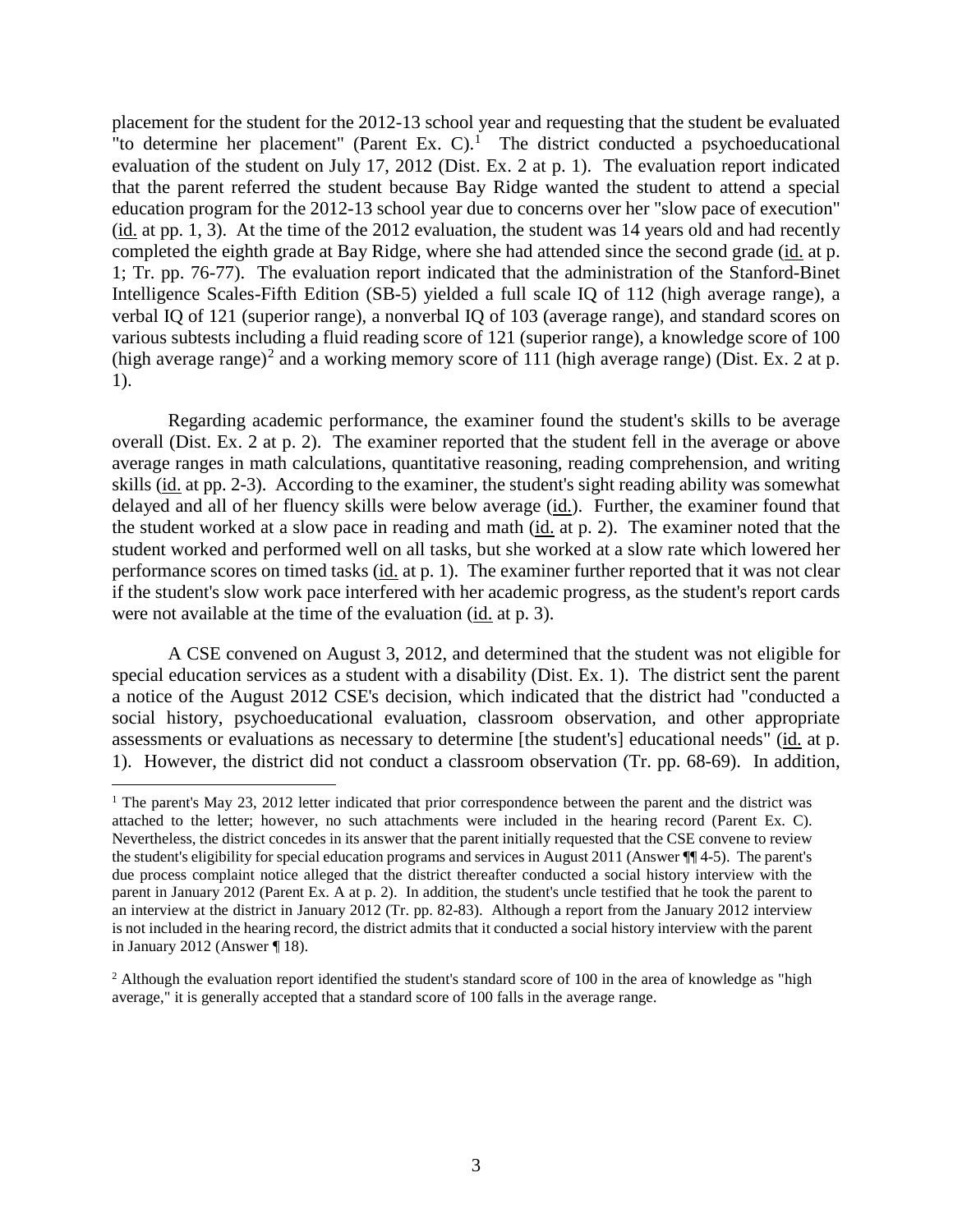although the attendance sheet from the August 2012 CSE meeting indicated that the parent attended the meeting via telephone (Dist. Ex. 1 at p. 2); the hearing record reflects that the parent did not attend or participate in the meeting (Tr. p. 54). Rather, the district school psychologist who conducted the July 2012 psychoeducational evaluation and served as the district representative, called the student's house during the CSE meeting and spoke with the student's sister (Tr. pp. 52-57).

The parent sent the district a letter on August 22, 2012, indicating her intention to place the student at Bay Ridge for the 2012-13 school year and to seek funding from the district for this placement (Parent Ex. B). The student attended the "Bridge" program at Bay Ridge for the 2012- 13 school year (Tr. pp. 93-94; see Parent Exs. D; F; G).<sup>3</sup>

#### **A. Due Process Complaint Notice**

By due process complaint notice dated October 21, 2013, the parent requested an impartial hearing (Parent Ex. A). The parent challenged the August 2012 CSE's determination that the student was not eligible for special education programs and services as a student with a disability and contended that the district denied the student a free appropriate public education (FAPE) for the 2012-13 school year  $(id)$ . The parent alleged that the district failed to follow proper procedures in conducting an initial evaluation of the student, did not conduct an appropriate or sufficient evaluation, and denied the parent an opportunity to participate in the CSE meeting to determine the student's eligibility (id. at pp. 2-3). Regarding her claims that the initial evaluation was insufficient, the parent contends that the district delayed in evaluating the student after the parent initially referred the student for an evaluation, that the district did not conduct a classroom observation, and that the July 2012 psychoeducational evaluation was inaccurate (id. at p. 2). With respect to her claim that her ability to participate was significantly impeded, the parent alleged that the district failed to notify her of the August 2012 CSE meeting or ensure her participation therein, did not provide her with copies of the results of evaluations in her native language, and did not notify her of the CSE's determination that the student was not eligible for special education (id. at pp. 2-3). The parent also asserted that the district failed to comply with its child find obligation by not identifying the student as a student with a disability and developing an individualized education program (IEP) for him prior to the beginning of the 2012-13 school year (id. at p. 3). As relief, the parent sought direct funding for the costs of her unilateral placement of the student at Bay Ridge for the 2012-13 school year (id.).

<sup>&</sup>lt;sup>3</sup> As discussed below, the hearing record reflects that the Bridge program is designed for students who require additional assistance with academic skills and provides various interventions and accommodations (Tr. p. 165; Parent Ex. F).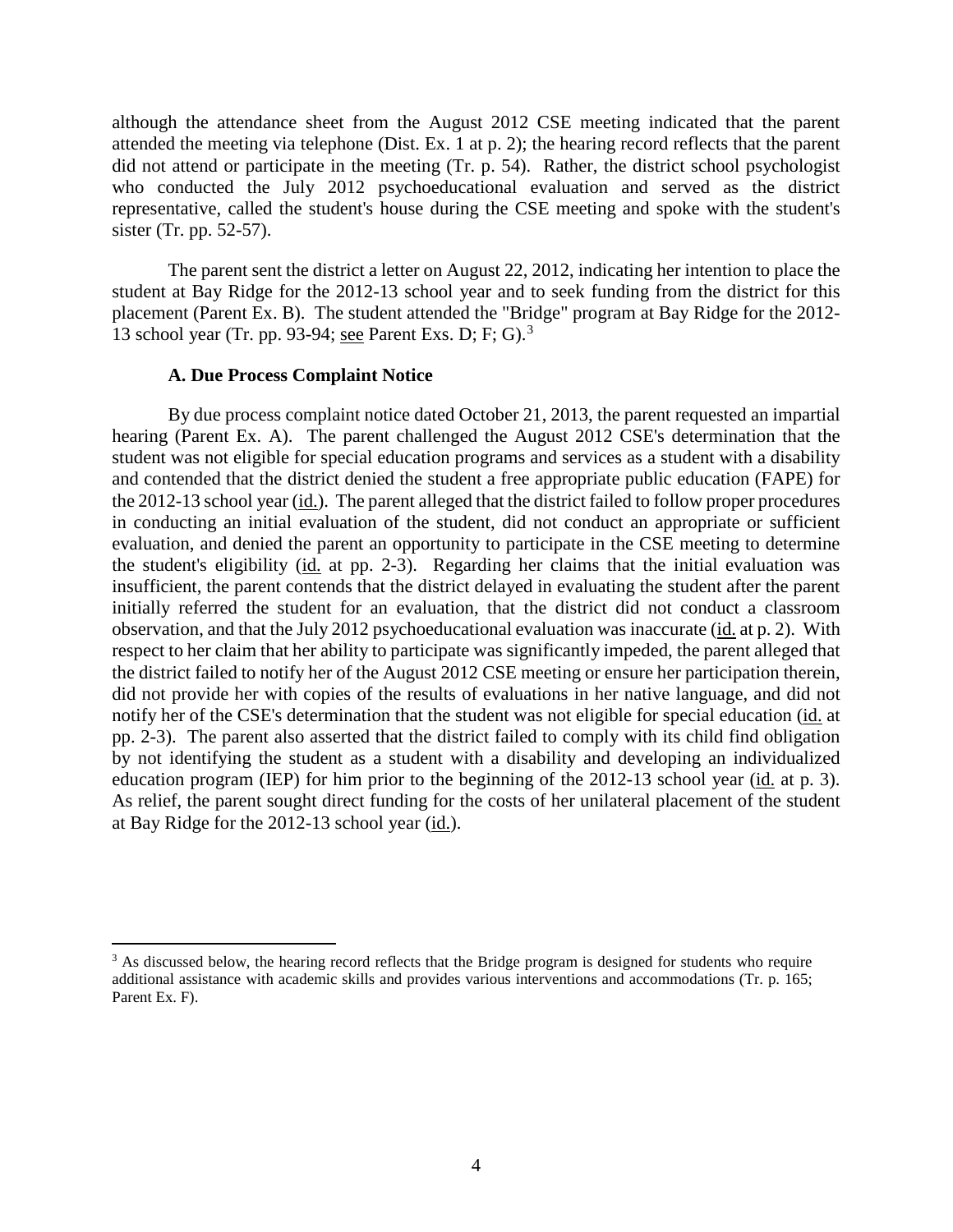#### **B. Impartial Hearing Officer Decision**

After a prehearing conference on January 24, 2014, an impartial hearing convened on November 7, 2014, and concluded on February 6, 2015, after four non-consecutive hearing dates (Tr. pp. 1-355). In a decision dated March 2, 2015, the IHO agreed with the August 2012 CSE's determination that the student was not eligible for special education and related services and denied the parent's request for direct funding at Bay Ridge (IHO Decision). The IHO determined that the CSE had sufficient evaluative information to determine that the student was not eligible for special education (id. at p. 11). The IHO also determined that once the CSE determined the student was not eligible, the parent bore the burden of establishing that the student had a disability that adversely affected her academic performance and concluded that there was insufficient evidence in the hearing record to establish that "[the student's] academic performance was adversely affected by her learning style" (id. at pp. 9-10). The IHO found that the lack of a classroom observation, although a procedural violation, did not result in a denial of a FAPE because the district's evaluator "did the next best thing and requested the student's report card" (id. at p. 10). The IHO further found that the district's failure to provide the parent with a copy of the results of the July 2012 psychoeducational evaluation in her native language did not contribute to a denial of a FAPE because the parent was aware of the test results and it was not feasible for the district to find an interpreter in the parent's native language given the timing of the evaluation and the CSE meeting (id. at pp. 10-11). In addition, the IHO determined that the parent was not denied an opportunity to participate in the August 2012 CSE meeting because the parent was notified of the meeting and was given the opportunity to call into the meeting, but she did not call the CSE nor did she attempt to reschedule the meeting (id. at p. 11). Finally, regarding the parent's child find allegations, the IHO determined that these requirements were inapplicable because the district determined the student was not eligible for special education  $(id.)$ <sup>4</sup> The IHO denied the parent's request for the cost of tuition at Bay Ridge for the 2012-13 school year (id.).

# **IV. Appeal for State-Level Review**

The parent appeals and asserts that the IHO erred in finding that the student was not eligible for special education programs and services as a student with a disability as of the August 2012 CSE meeting. Initially, the parent asserts that the IHO applied an incorrect standard regarding the burden of proof and asserts that the district bore the burden of establishing that the student was not eligible for special education programs and services. The parent asserts that the August 2012 CSE should have found the student eligible for special education as a student with a learning disability. According to the parent, a disparity between the student's scores on cognitive and academic functioning tests was indicative of a learning disability. The parent also alleges that to the extent the IHO determined that there was insufficient information to determine the student's eligibility,

 <sup>4</sup> With regard to a claim that the CSE lacked a regular education teacher, the IHO found that this issue was not raised in the parent's due process complaint notice (IHO Decision at p. 11).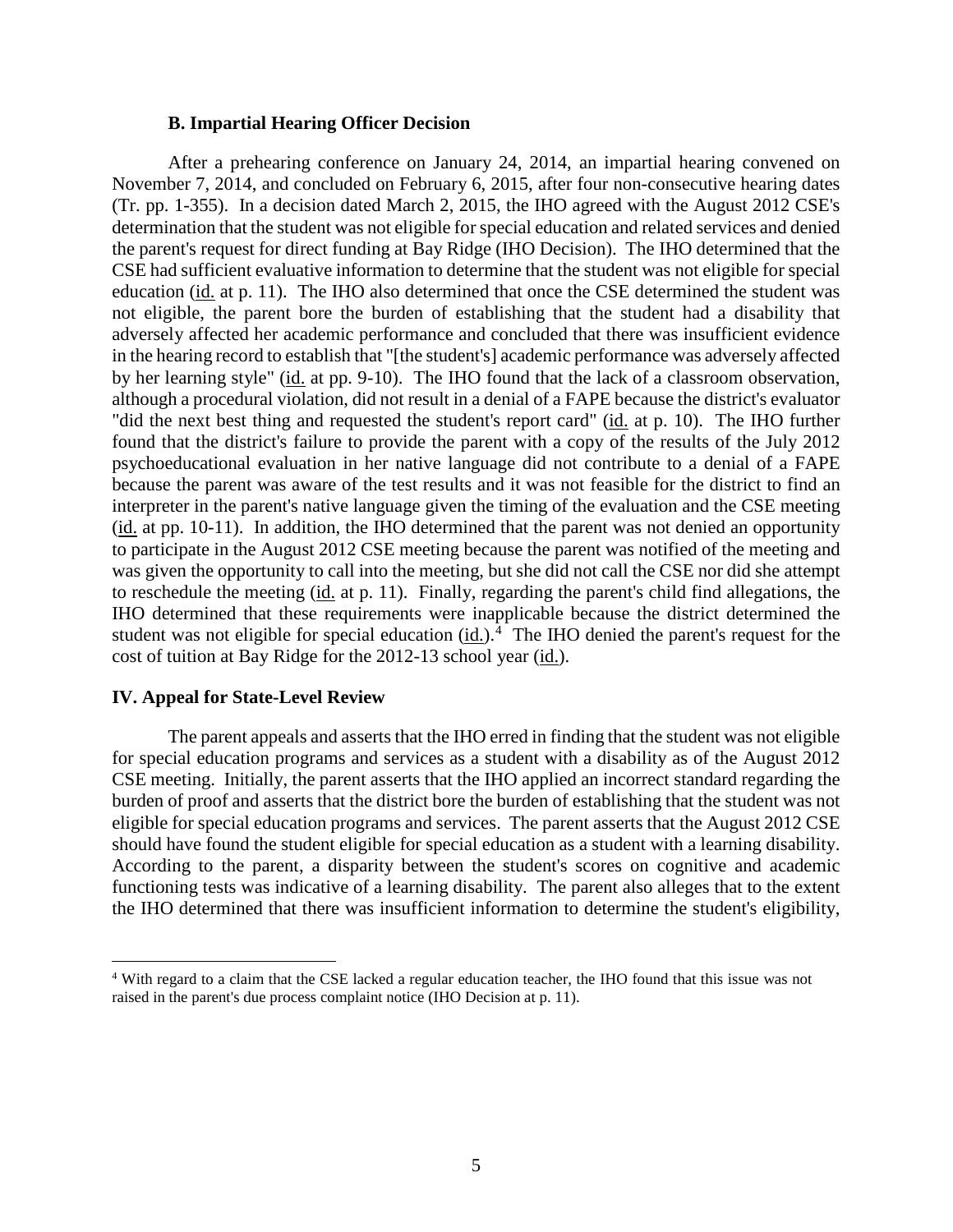the IHO should have ordered an independent educational evaluation, rather than dismissing the parent's claim.

The parent also raises a number of allegations regarding the evaluation process and her exclusion from participation in the August 2012 CSE's decision that the student was not eligible for special education. Regarding the district's initial evaluation of the student, the parent alleges that the district did not evaluate the student within the requisite timeframe, that the evaluation was insufficient because it did not include a classroom observation, and that the July 2012 psychoeducational evaluation failed to address the main area of concern with respect to the student's functioning, i.e., her pace of execution or processing speed. The parent argues that she was denied an opportunity to participate in the decision-making process because she was not provided with notice of the August 2012 CSE meeting, the district did not take steps to ensure her participation, and the district predetermined that the student was not eligible for special education. The parent alleges that she did not receive the procedural safeguards notice, prior written notice, or copies of the results of the district's evaluations of the student in her native language. The parent contends that the IHO erred in finding that it was not feasible to translate the results of the evaluation into the parent's native language and in finding that the participation of the student's uncle in the process ameliorated the district's failure to provide the parent with notices in the parent's native language. In addition, the parent asserts that the composition of the August 2012 CSE was raised in her due process complaint notice or, in the alternative, the district opened the door to this issue, and that the absence of a regular education teacher from the August 2012 CSE meeting was a procedural error.

The parent further contends that her placement of the student in the Bridge program at Bay Ridge for the 2012-13 school year was appropriate, that the student made progress during the 2012- 13 school year, that equitable considerations weigh in the parent's favor, and that the parent demonstrated an inability to front the cost of the tuition at Bay Ridge, justifying an award of direct payment to Bay Ridge for the cost of the student's tuition for the 2012-13 school year.

The district answers, denying the allegations contained in the petition and asserting that the IHO was correct in affirming the CSE's determination that the student was not eligible for special education and related services, in finding that the parent had an opportunity to participate in the August 2012 CSE meeting, and in finding that the district did not commit any procedural violations that rose to the level of a denial of a FAPE. The district also asserts that although "the IHO used less than optimal language," the IHO properly placed the burden of proof on the district.

## **V. Applicable Standards**

Two purposes of the IDEA (20 U.S.C. §§ 1400-1482) are (1) to ensure that students with disabilities have available to them a FAPE that emphasizes special education and related services designed to meet their unique needs and prepare them for further education, employment, and independent living; and (2) to ensure that the rights of students with disabilities and parents of such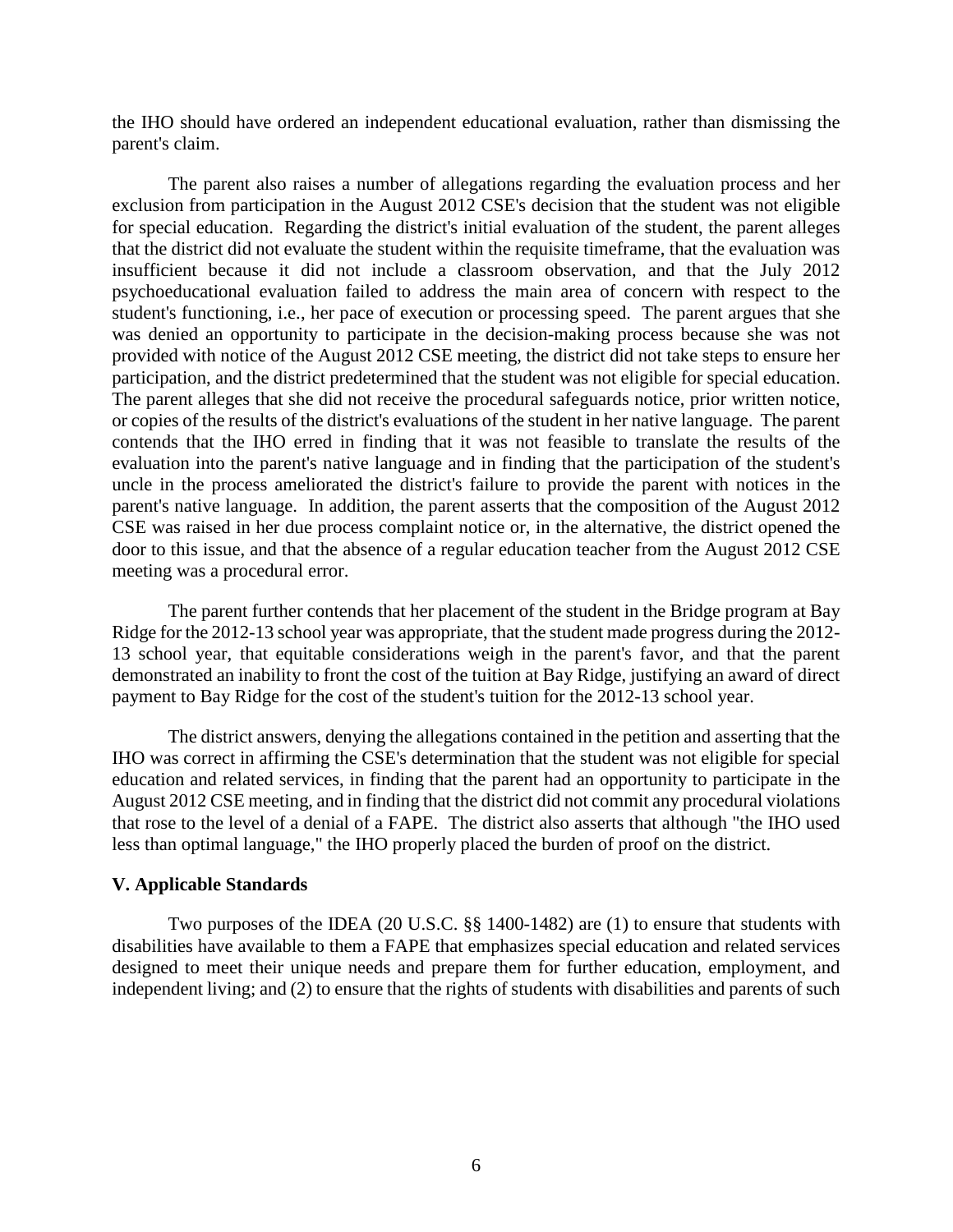students are protected (20 U.S.C. § 1400[d][1][A]-[B]; see generally Forest Grove Sch. Dist. v. T.A., 557 U.S. 230, 239 [2009]; Bd. of Educ. v. Rowley, 458 U.S. 176, 206-07 [1982]).

A FAPE is offered to a student when (a) the board of education complies with the procedural requirements set forth in the IDEA, and (b) the IEP developed by its CSE through the IDEA's procedures is reasonably calculated to enable the student to receive educational benefits (Rowley, 458 U.S. at 206-07; R.E. v. New York City Dep't of Educ., 694 F.3d 167, 189-90 [2d Cir. 2012]; M.H. v. New York City Dep't of Educ., 685 F.3d 217, 245 [2d Cir. 2012]; Cerra v. Pawling Cent. Sch. Dist., 427 F.3d 186, 192 [2d Cir. 2005]). "'[A]dequate compliance with the procedures prescribed would in most cases assure much if not all of what Congress wished in the way of substantive content in an IEP'" (Walczak v. Florida Union Free Sch. Dist., 142 F.3d 119, 129 [2d Cir. 1998], quoting Rowley, 458 U.S. at 206; see T.P. v. Mamaroneck Union Free Sch. Dist., 554 F.3d 247, 253 [2d Cir. 2009]). While the Second Circuit has emphasized that school districts must comply with the checklist of procedures for developing a student's IEP and indicated that "[m]ultiple procedural violations may cumulatively result in the denial of a FAPE even if the violations considered individually do not" (R.E., 694 F.3d at 190-91), the Court has also explained that not all procedural errors render an IEP legally inadequate under the IDEA (M.H., 685 F.3d at 245; A.C. v. Bd. of Educ., 553 F.3d 165, 172 [2d Cir. 2009]; Grim v. Rhinebeck Cent. Sch. Dist., 346 F.3d 377, 381 [2d Cir. 2003]; Perricelli v. Carmel Cent. Sch. Dist., 2007 WL 465211, at \*10 [S.D.N.Y. Feb. 9, 2007]). Under the IDEA, if procedural violations are alleged, an administrative officer may find that a student did not receive a FAPE only if the procedural inadequacies (a) impeded the student's right to a FAPE, (b) significantly impeded the parents' opportunity to participate in the decision-making process regarding the provision of a FAPE to the student, or (c) caused a deprivation of educational benefits (20 U.S.C. § 1415[f][3][E][ii]; 34 CFR 300.513[a][2]; 8 NYCRR 200.5[j][4][ii]; Winkelman v. Parma City Sch. Dist., 550 U.S. 516, 525-26 [2007]; R.E., 694 F.3d at 190; M.H., 685 F.3d at 245; A.H. v. Dep't of Educ., 394 Fed. App'x 718, 720 [2d Cir. 2010]; E.H. v. Bd. of Educ., 2008 WL 3930028, at \*7 [N.D.N.Y. Aug. 21, 2008], aff'd, 361 Fed. App'x 156 [2d Cir. 2009]; Matrejek v. Brewster Cent. Sch. Dist., 471 F. Supp. 2d 415, 419 [S.D.N.Y. 2007], aff'd, 293 Fed. App'x 20 [2d Cir. 2008]).

The IDEA directs that, in general, an IHO's decision must be made on substantive grounds based on a determination of whether the student received a FAPE (20 U.S.C. § 1415[f][3][E][i]). An appropriate educational program begins with an IEP that includes a statement of the student's present levels of academic achievement and functional performance (see 34 CFR 300.320[a][1]; 8 NYCRR 200.4[d][2][i]; Tarlowe v. New York City Bd. of Educ., 2008 WL 2736027, at \*6 [S.D.N.Y. July 3, 2008] [noting that a CSE must consider, among other things, the "results of the initial evaluation or most recent evaluation" of the student, as well as the "'academic, developmental, and functional needs'" of the student]), establishes annual goals designed to meet the student's needs resulting from the student's disability and enable him or her to make progress in the general education curriculum (see 34 CFR 300.320[a][2][i], [2][i][A]; 8 NYCRR 200.4[d][2][iii]), and provides for the use of appropriate special education services (see 34 CFR 300.320[a][4]; 8 NYCRR 200.4[d][2][v]).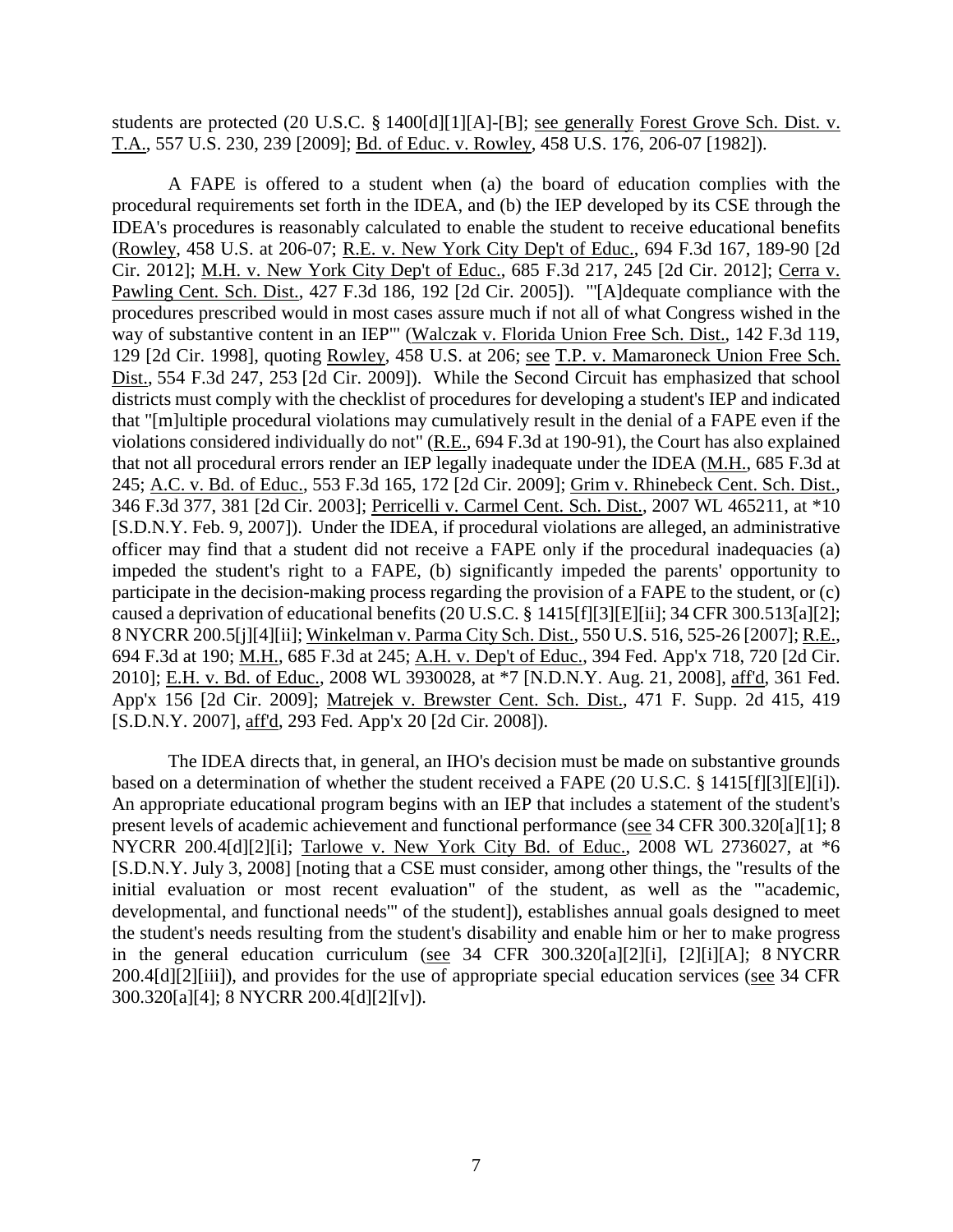A board of education may be required to reimburse parents for their expenditures for private educational services obtained for a student by his or her parents, if the services offered by the board of education were inadequate or inappropriate, the services selected by the parents were appropriate, and equitable considerations support the parents' claim (Florence County Sch. Dist. Four v. Carter, 510 U.S. 7 [1993]; Sch. Comm. of Burlington v. Dep't of Educ., 471 U.S. 359, 369- 70 [1985]; R.E., 694 F.3d at 184-85; T.P., 554 F.3d at 252). In Burlington, the Court found that Congress intended retroactive reimbursement to parents by school officials as an available remedy in a proper case under the IDEA (471 U.S. at 370-71; see Gagliardo, 489 F.3d at 111; Cerra, 427 F.3d at 192). "Reimbursement merely requires [a district] to belatedly pay expenses that it should have paid all along and would have borne in the first instance" had it offered the student a FAPE (Burlington, 471 U.S. at 370-71; see 20 U.S.C. § 1412[a][10][C][ii]; 34 CFR 300.148).

The burden of proof is on the school district during an impartial hearing, except that a parent seeking tuition reimbursement for a unilateral placement has the burden of proof regarding the appropriateness of such placement (Educ. Law § 4404[1][c]; see R.E., 694 F.3d at 184-85; M.P.G. v. New York City Dep't of Educ., 2010 WL 3398256, at \*7 [S.D.N.Y. Aug. 27, 2010]).

## **VI. Discussion**

## **A. Preliminary Matters**

## **1. Additional Evidence**

The parent submits her post hearing brief as additional evidence. Generally, documentary evidence not presented at an impartial hearing is considered in an appeal from an IHO's decision only if such additional evidence could not have been offered at the time of the impartial hearing and the evidence is necessary in order to render a decision (see, e.g., Application of a Student with a Disability, Appeal No. 15-026; see also 8 NYCRR 279.10[b]; L.K. v. Ne. Sch. Dist., 932 F. Supp. 2d 467, 488-89 [S.D.N.Y. 2013] [holding that additional evidence is necessary only if, without such evidence, the SRO would be unable to render a decision]). However, according to State regulations, the record of an impartial hearing includes "all briefs, arguments or written requests for an order filed by the parties for consideration by the impartial hearing officer" (8 NYCRR 200.5[j][5][vi][b]). Additionally, rather than submitting a written post hearing brief, the district submitted its closing argument on the record (Tr. pp. 331-52). Accordingly, as the parent's post hearing brief should have been included in the hearing record, the district's closing argument is already a part of the hearing record, and the district does not object to the inclusion of the parent's post hearing brief, the parent's post hearing brief is accepted as part of the record on appeal.

## **2. Scope of Impartial Hearing**

The parent appeals from the IHO's determination that her due process complaint notice did not include a claim that the August 2012 CSE lacked a regular education teacher. The parent alleges that CSE composition was raised as a claim in the due process complaint notice and that,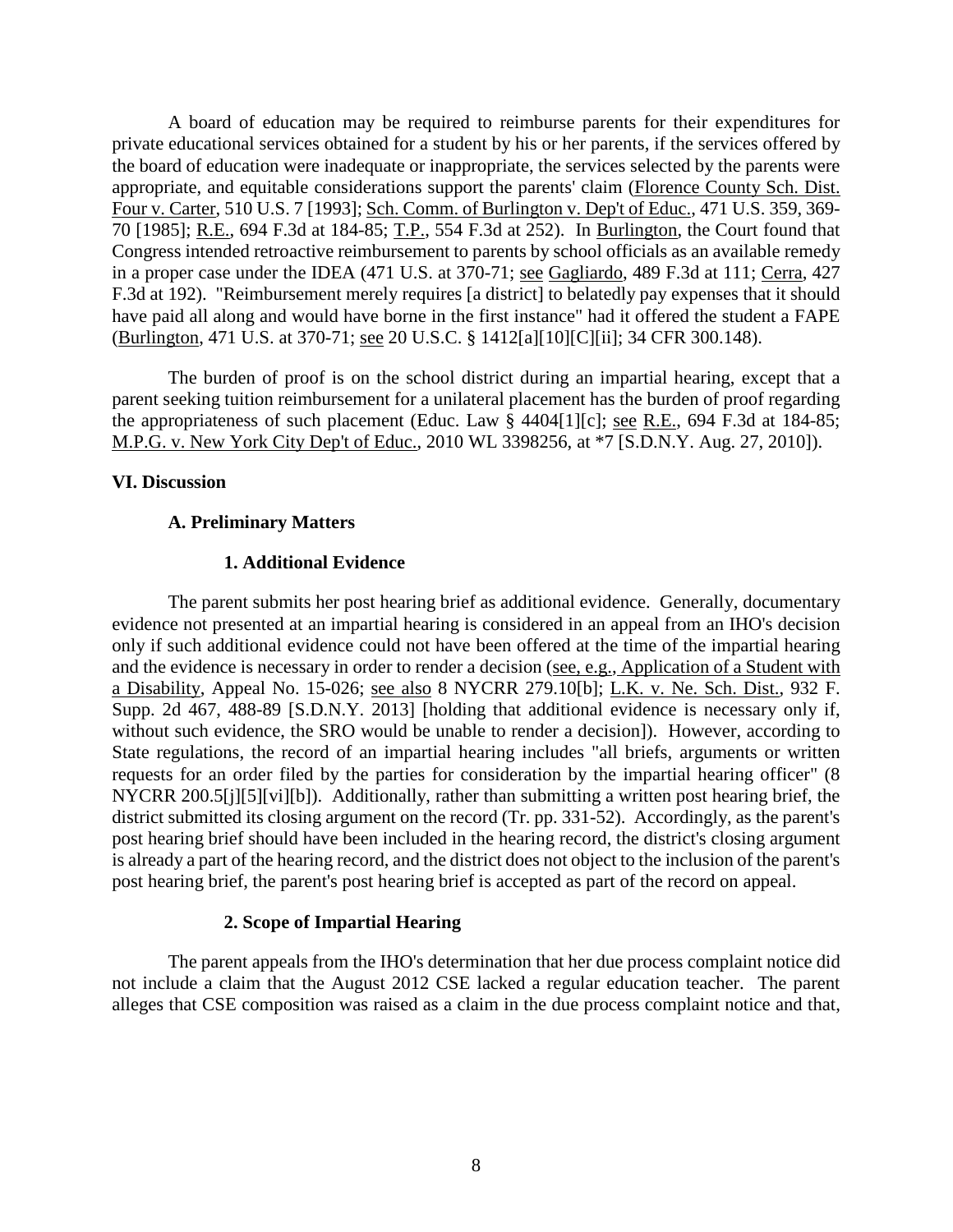in the alternative, the district opened the door to the issue by questioning its own witness regarding the issue and by failing to object during cross-examination. Generally, a party requesting an impartial hearing may not raise issues at the impartial hearing that were not raised in its due process complaint notice unless the other party agrees (20 U.S.C. § 1415[f][3][B]; 34 CFR 300.508[d][3][i], 300.511[d]; 8 NYCRR 200.5[j][1][ii]), or the original due process complaint is amended prior to the impartial hearing per permission given by the IHO at least five days prior to the impartial hearing (20 U.S.C. § 1415[c][2][E][i][II]; 34 CFR 300.508[d][3][ii]; 8 NYCRR 200.5[i][7][b]; E.H. v. New York City Dep't of Educ., 2015 WL 2146092, at \*2 [2d Cir. May 8, 2015]; B.M. v New York City Dep't of Educ., 569 Fed. App'x 57, 59 [2d Cir. 2014]; N.K. v. New York City Dep't of Educ., 961 F. Supp. 2d 577, 584-586 [S.D.N.Y. 2013]; <u>see K.L. v. New York</u> City Dep't of Educ., 530 Fed. App'x 81, 87 [2d Cir. 2013]).

Although the parent alleges that CSE composition was raised as an issue in her due process complaint notice, the due process complaint notice did not include any allegations regarding the lack of a regular education teacher and cannot be read to include any such claim (Parent Ex. A). Further, although the district submitted a copy of an attendance sheet from the August 2012 CSE meeting into evidence (Dist. Ex. 1 at p. 2), the district did not elicit any testimony regarding the participants in the CSE meeting and the district school psychologist only testified regarding the CSE participants during cross-examination (see Tr. pp. 52, 58-59). Accordingly, in this instance, the hearing record does not support a finding that the district agreed to an expansion of the issues. Additionally, although a prehearing conference took place almost a full year prior to the start of the hearing, the parent did not make any attempt to amend the due process complaint notice to include CSE composition as an additional issue. Therefore, CSE composition is outside the scope of the impartial hearing (see B.M., 569 Fed. App'x at 59; N.K., 961 F. Supp. 2d at 584-86).<sup>5</sup>

## **B. Evaluative Data and Parental Participation**

The parent contests the IHO's determination that the student did not have a disability that affected her academic performance.The parent asserts that, based on the results of the district's July 2012 psychoeducational evaluation, the student should have been found eligible for special education programs and services as a student with a learning disability. In addition, the parent asserts that the August 2012 CSE lacked sufficient information regarding the student in order to

<sup>&</sup>lt;sup>5</sup> In the due process complaint notice, the parent alleged that no staff from Bay Ridge was in attendance at the August 2012 CSE meeting (Parent Ex. A at p. 3); however, the parent did not allege that the August 2012 CSE was improperly composed and nonpublic school staff are not generally required members of a CSE (G.A. v. Haw. Dep't of Educ., 2011 WL 3861431, at \*11 [D. Haw. Aug. 31, 2011]; see 20 U.S.C. §1414[d][1][B]; 34 CFR 300.321; 8 NYCRR 200.3[a][1]). Nevertheless, although the issue of CSE composition is outside the scope of the impartial hearing, the parent did raise the lack of evaluative information regarding the student's classroom performance as an issue in the due process complaint notice (Parent Ex. A at p. 2). Accordingly, the parent's argument that the presence of Bay Ridge staff at the August 2012 CSE meeting could have diminished the need for a classroom observation is considered below as part of the parent's argument that the CSE lacked sufficient evaluative information to make a determination as to the student's eligibility.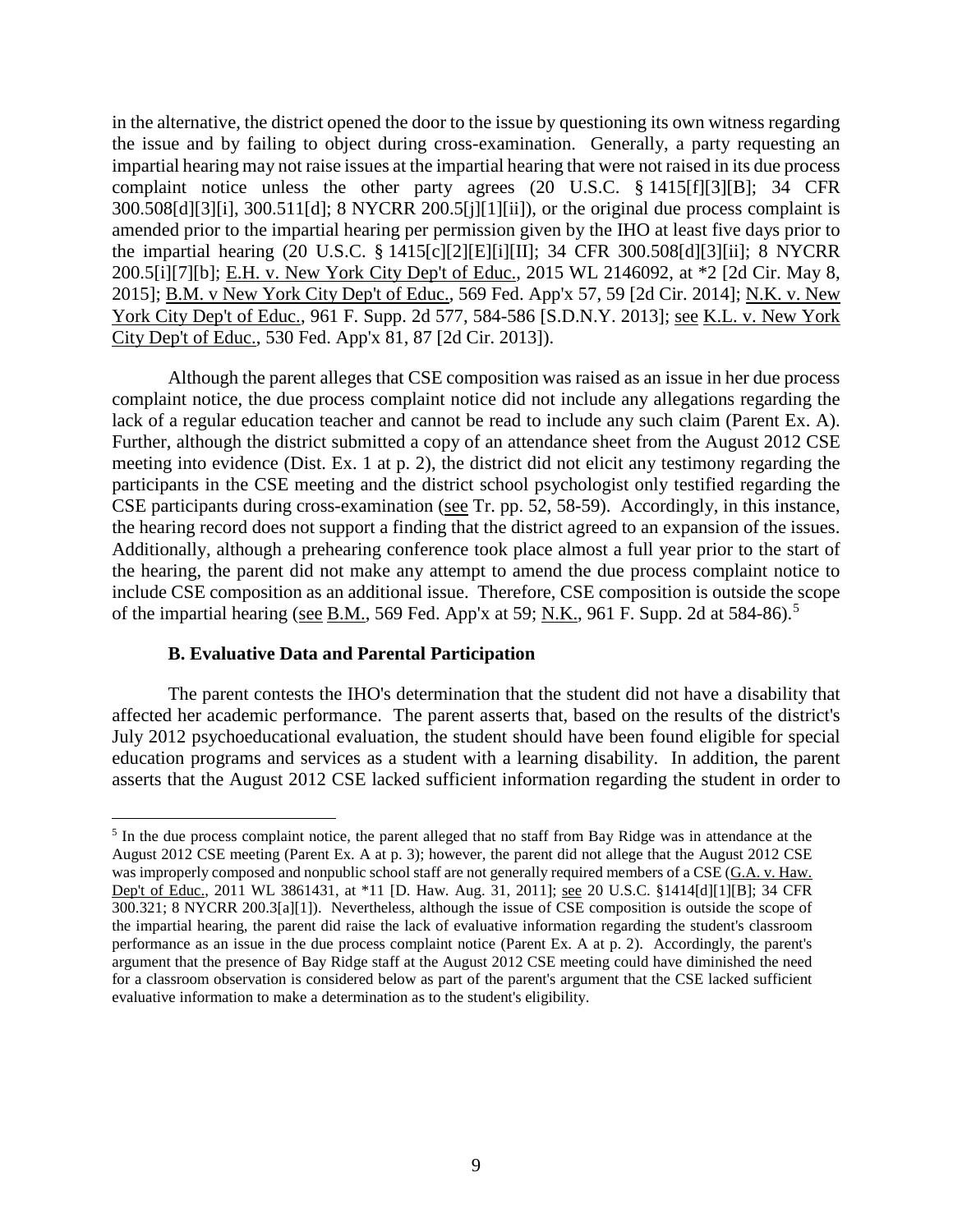determine the student's classroom performance because the district failed to conduct a classroom observation.

Initially, the parent is correct that the IHO misallocated the burden of proof regarding the district's eligibility determination. Under State law, the burden of proof is placed on the district during an impartial hearing, except that a parent seeking tuition reimbursement for a unilateral placement has the burden of proof regarding the appropriateness of such placement (Educ. Law § 4404[1][c]).<sup>6</sup> In this instance, the IHO determined that the parent "failed to meet [her] burden" of establishing that the student had a disability that adversely affected her educational performance (IHO Decision at p. 9). Additionally, the IHO referenced the lack of "[r]eliable objective evidence to establish that [the student's] academic performance was adversely affected by her learning style" (id. at pp. 9-10). In making these determinations, the IHO not only improperly shifted the burden of proof to the parent, but also applied an incorrect standard in determining whether the student was eligible for special education and related services as a student with a learning disability.

While many of the eligibility classifications require a determination that a student's condition "adversely affects [the student's] educational performance" (34 CFR 300.8[c][1][i], [3], [4][i], [5]-[6], [8], [9][ii], [11]-[13]; 8 NYCRR 200.1[zz][1]-[2], [4]-[5], [7], [9]-[13]), the learning disability classification does not contain a requirement expressed in such terms(34 CFR 300.8[10]; 8 NYCRR 200.1[zz][6]). Instead, consideration of whether a student has a specific learning disability must take into account whether the student achieves adequately for the student's age or meets State-approved grade-level standards when provided with learning experiences and instruction appropriate for the student's age (34 CFR 300.309[a][1]; 8 NYCRR 200.4[j][3]), and either the student does not make sufficient progress or meet age or State-approved grade-level standards when provided with a response to intervention process, or assessments identify a pattern of strengths and weaknesses determined by the CSE to be indicative of a learning disability (34

 <sup>6</sup> Although, the IHO erred in placing the burden of proof on the parent, there are circumstances where a CSE's decisions may be afforded some deference (see Lessard v. Wilton-Lyndeborough Coop. Sch. Dist., 592 F.3d 267, 270 [1st Cir. 2010] [noting that "the underlying judgment" of those having primary responsibility for formulating a student's IEP "is given considerable weight"]; E.S. v. Ketonah-Lewisboro School Dist., 742 F.Supp.2d 417, 436 [S.D.N.Y. 2010] ["The mere fact that a separately hired expert has recommended different programming does nothing to change [the] . . . deference to the district and its trained educators"]; Z.D. v. Niskayuna Cent. School Dist., 2009 WL 1748794, at \*6 [N.D.N.Y. June 19, 2009] [explaining that deference is frequently given to the school district over the opinion of outside experts]); however, in order to receive any such deference the district must show that the CSE followed appropriate procedures, including a review of sufficient and appropriate evaluative information (see K.C. v. New York City Dep't of Educ., 2015 WL 1808602, at \*11 [S.D.N.Y. Apr. 9, 2015] [the CSE may rely on its own expertise after review of private school report]; Watson v. Kingston City Sch. Dist., 325 F. Supp. 2d 141, 145 [N.D.N.Y. 2004], aff'd, 142 Fed. App'x 9 [2d Cir. 2005]; see also Rowley, 458 U.S. at 183 ["although the [IDEA] leaves to the States the primary responsibility for developing and executing educational programs for handicapped children, it imposes significant requirements to be followed in the discharge of that responsibility"]).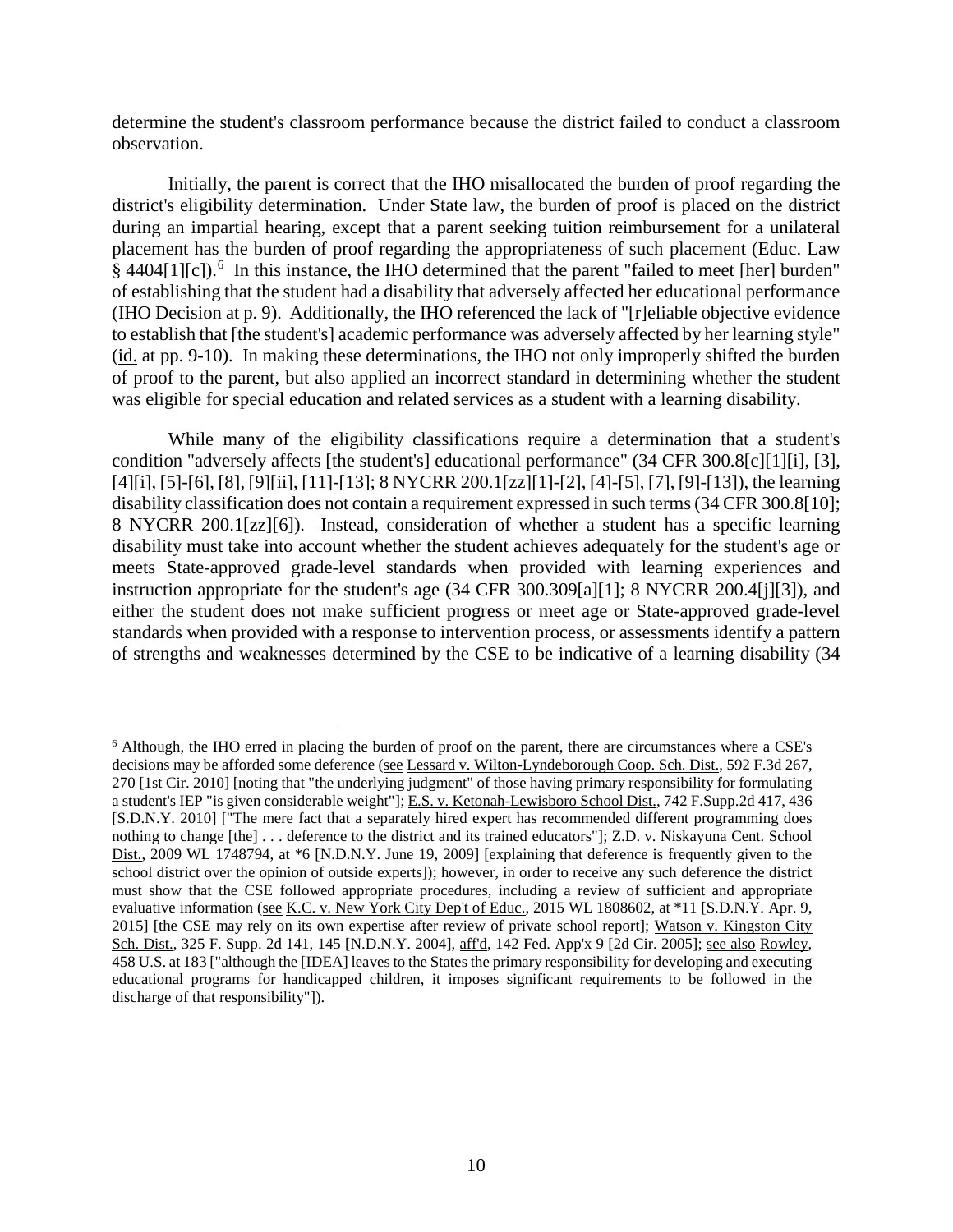CFR 300.309[a][2]; 8 NYCRR 200.4[j][3][i]).<sup>7</sup> Additionally, a CSE may consider whether the student exhibits "a severe discrepancy between achievement and intellectual ability" in certain areas, including reading fluency skills (8 NYCRR 200.4[j][4]).

In this instance, the July 2012 psychoeducational evaluation report indicated that the student's reading fluency was below average, while her passage comprehension was above average and her overall IQ was in the high average range (Dist. Ex. 2 at pp. 1-3). The examiner found that the student's academic skills were divided between above grade level reading comprehension and calculation skills, and below grade level decoding and fluency skills, which the examiner cited as being responsible for the student's "slow pace of execution" (Dist. Ex. 2 at p. 3).

The director of the Bay Ridge Bridge program testified that the discrepancy between the student's high cognitive scores and below average scores in reading fluency and math fluency was indicative of a learning disability (Tr. pp. 189-91). In contrast, the district school psychologist testified that the student's high cognitive abilities compensated for her below average fluency skills (Tr. pp. 25-26, 60-61). However, the district school psychologist testified that she did not have any information available regarding how the student functioned within the classroom environment, and noted in her report of the July 2012 psychoeducational evaluation that it was unclear whether the student's slow pace "interfere[d] with her academic progress" (Tr. p. 43; Dist. Ex. 2 at p. 3). To the contrary, the director of the Bay Ridge Bridge program had taught the student's eighth grade math class and was able to assess how the student functioned within the class, observing that the student struggled both with her slow pace of work and with reading comprehension (Tr. pp. 174- 75, 178, 196-97). <sup>8</sup> Based on the above, the district should have been aware of the possibility that the student's weaknesses in reading fluency and math fluency may have been affecting her classroom performance (Dist. Ex. 2 at pp. 2-3). In particular, the July 2012 psychoeducational evaluation report indicated that "[i]t is not clear if the student's slow pace of performance interfere[d] with her academic progress as the report card was not available at the time of the evaluation" (id. at p. 3). Under these circumstances, prior to making a determination as to the student's eligibility, the district should have sought additional information regarding how the student functioned within the classroom.

 <sup>7</sup> When determining whether a student should be classified as a student with a learning disability, a CSE must also create a written report documenting the student's achievement according to the above, along with other information, including: the basis for the CSE's determination, any relevant student behaviors, any relevant medical findings, the effects of other factors on the student's achievement, and whether the student has participated in a response to intervention program (34 CFR 300.311[a]; 8 NYCRR 200.4[j][5][i]). State Education Department guidance provides a form for CSEs to use in ensuring that a proper written record is maintained (see "Response to Intervention: Guidance for New York State School Districts," Office of P-12 Educ., Appendix B [Oct. 2010], available at http://www.p12.nysed.gov/specialed/RTI/guidance-oct10.pdf).

<sup>&</sup>lt;sup>8</sup> The director of the Bay Ridge Bridge program explained that Bay Ridge teachers started noticing that the student had some difficulties when the student was in the sixth grade and that they became more pronounced by the seventh and eighth grades (Tr. p. 179).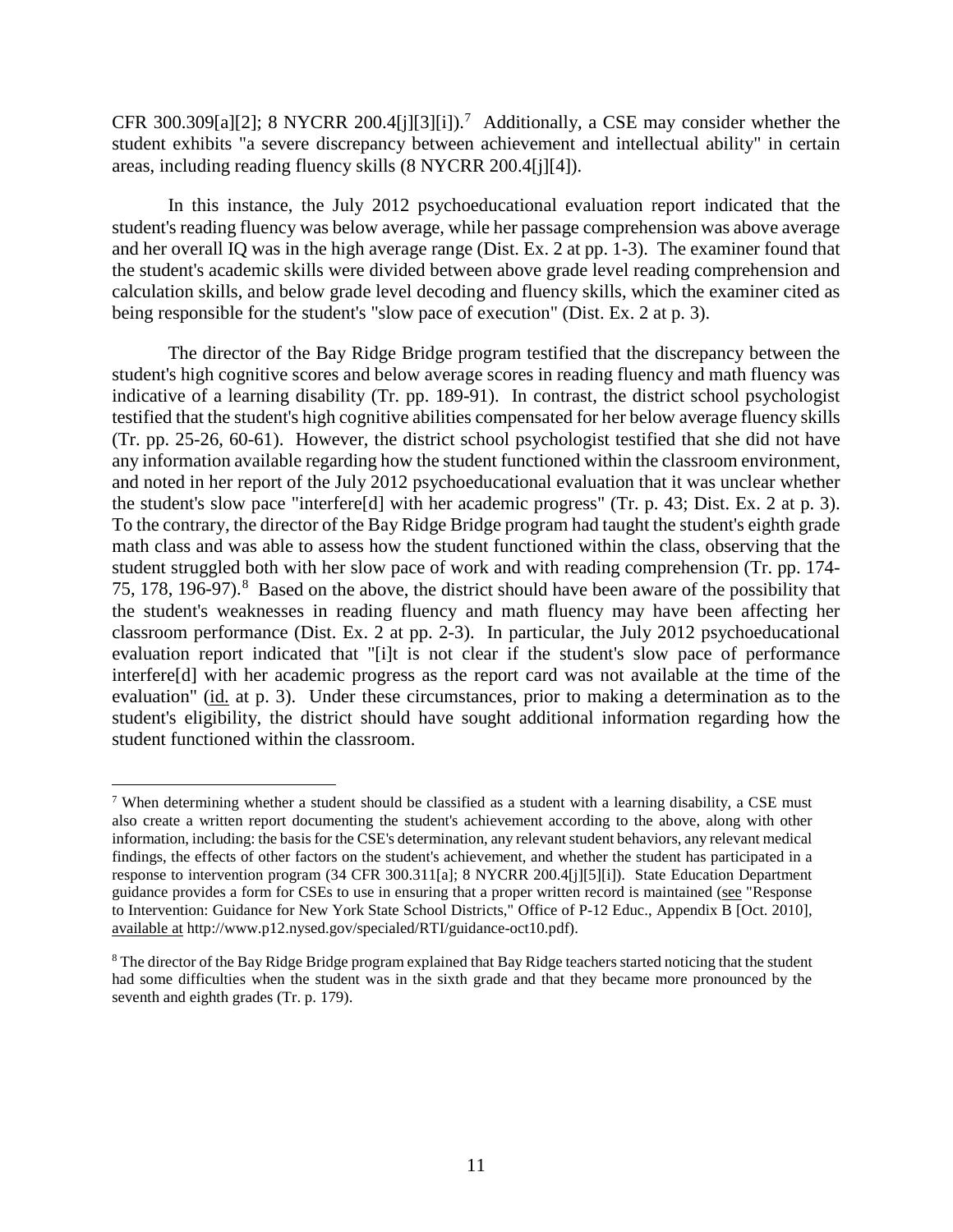When a student suspected of having a disability is referred to a CSE, the CSE must ensure that an evaluation of the referred student is performed, which must include at least a physical examination, an individual psychological evaluation (unless a school psychologist assesses the student and determines that such an evaluation is unnecessary), a social history, an observation of the student in the current educational placement, and other appropriate assessments or evaluations as necessary to ascertain the physical, mental, behavioral, and emotional factors which contribute to the suspected disabilities (8 NYCRR 200.4[a], [b], [j][1]; see 34 CFR 300.301). The student must be "assessed in all areas related to the suspected disability, including, where appropriate, health, vision, hearing, social and emotional status, general intelligence, academic performance, vocational skills, communicative status and motor abilities" (8 NYCRR 200.4[b][6][vii]; see 34 CFR 300.304[c][4]).

Federal and State regulations prescribe additional procedures that a CSE must follow when conducting an initial evaluation of a student suspected of having a learning disability (see 34 CFR 300.307–300.311; 8 NYCRR 200.[j]; see also 8 NYCRR 200.4[c][6]). As the student's achievement when provided with appropriate instruction is central to determining whether a student has a learning disability, State and federal regulations require that the evaluation of a student suspected of having a learning disability "include information from an observation of the student in routine classroom instruction and monitoring of the student's performance," and further require that the CSE include the student's regular education teacher (8 NYCRR 200.4[j][1][i], [2]; see 34 CFR 300.308[a], 300.310).<sup>9</sup> In derogation of these mandated procedures, the August 2012 CSE did not have available to it a classroom observation of the student, and the student's teacher for the prior school year was not present (Tr. pp. 43, 59, 68-69; Dist. Ex. 1 at p. 2).<sup>10</sup>

Additionally, although a district cannot dictate that a student receive a response to intervention process if the student is attending a nonpublic school at the will of the parents, the district in this instance was still required to seek additional information regarding the student's progress and the type of instruction the student received in her nonpublic school ("Response to Intervention: Guidance for New York State School Districts," Office of P-12 Educ., at p. 47 [Oct. 2010], available at http://www.p12.nysed.gov/specialed/RTI/guidance-oct10.pdf). While the student's report card would have been one piece of useful information, the CSE could have

 <sup>9</sup> In addition, as part of its initial evaluation of the student, to ensure that underachievement exhibited by a student suspected of having a learning disability is not due to a lack of appropriate instruction in reading or mathematics, the CSE must consider data that demonstrates that, prior to the referral process, the student was provided appropriate instruction in general education settings, delivered by qualified personnel, and data-based documentation of repeated assessments of achievement at reasonable intervals, reflecting formal assessment of the student's progress during instruction, which was provided to the student's parents (8 NYCRR 200.4[j][1][ii]).

 $10$  The district school psychologist testified that the district could not conduct a classroom observation because the evaluation took place over the summer of 2012 and school was not in session (Tr. p. 69). However, the district admits that the parent requested an initial evaluation of the student in August 2011 (Answer ¶¶ 4-5) but provides no explanation as to why it did not conduct a classroom observation during the 2011-12 school year. Accordingly, the district's failure to conduct a classroom observation cannot be attributed to school not being in session.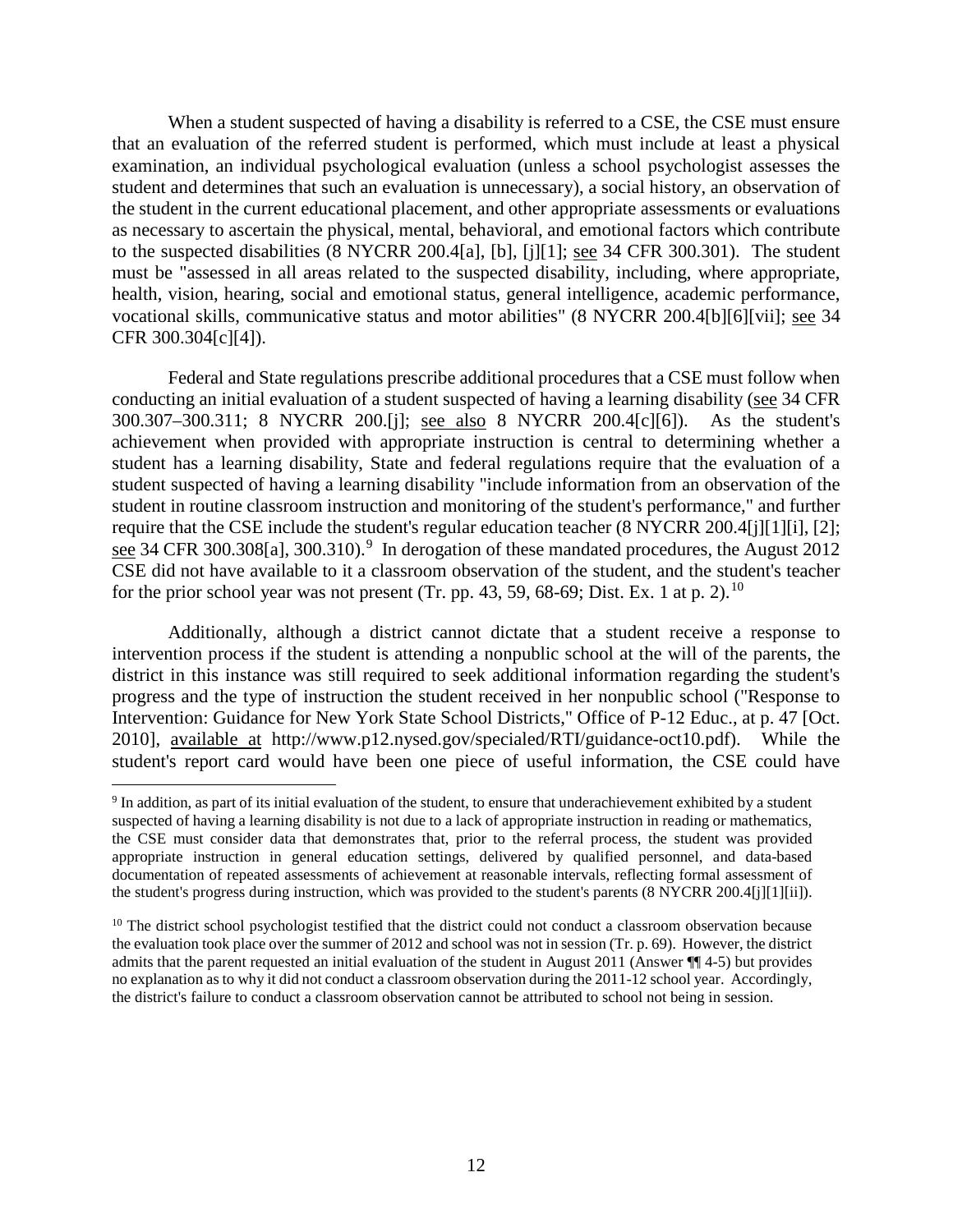documented that it requested additional information from the student's nonpublic school, such as teacher reports, classroom tests, standardized tests, and information from the parent (id.).

The IHO found that although the lack of a classroom observation and the absence of the student's regular education teacher from the August 2012 CSE were procedural violations, they did not rise to the level of a denial of a FAPE (IHO Decision at pp. 10-11). The IHO's finding was premised on her finding that the student's grades (as reported by the student's eighth grade math teacher) would not have changed the August 2012 CSE's determination that the student was not eligible for special education services (id. at p. 10). However, contrary to the IHO's supposition that a student's report card is "the next best thing" to a classroom observation, as explained above the CSE was required to consider the student's achievement in her regular education classroom, including not just her grades but also the type of instruction the student received and the progress the student made. In this instance, the August 2012 CSE lacked a classroom observation, any reports from the student's private school, input from the student's teacher, and even input from the parent. The August 2012 CSE did not have any information available to it as to how the student functioned within the classroom and was accordingly unable to make a reasoned determination as to the student's eligibility. $11$ 

Additionally, not only did the August 2012 CSE fail to gather information regarding the student's functioning within her nonpublic school environment, the CSE also failed to take appropriate steps to ensure the parent's participation in the decision-making process. As alleged by the parent, the IHO erred in determining that the parent was afforded the opportunity to participate in the August 2012 CSE meeting. There is insufficient evidence in the hearing record to support the IHO's conclusion that the parent's absence from the August 2012 CSE meeting "was of her own making" (IHO Decision at p. 11).

The IDEA sets forth procedural safeguards that include providing parents an opportunity "to participate in meetings with respect to the identification, evaluation, and educational placement of the child" (20 U.S.C. § 1415[b][1]). In addition, federal and State regulations require school districts to take steps to ensure parent participation in CSE meetings, including: notifying the parent prior to the meeting, scheduling the meeting at a mutually agreed upon time and place, and the use of "other methods" such as teleconferencing (34 CFR 300.322[a], [c]; 8 NYCRR

<sup>&</sup>lt;sup>11</sup> The parent's contention that the IHO should have ordered an IEE to make up for the district's failure to conduct a classroom observation prior to the August 2012 CSE meeting is misplaced. Although the CSE lacked information regarding the student's functioning in the classroom, information regarding how the student functioned in class was available to the IHO, as two of the student's teachers testified during the hearing. Additionally, it is also unclear as to how a classroom observation conducted during the hearing, which took place during the 2014-15 school year, might have contributed to a determination of the student's eligibility for special education and related services during the 2012-13 school year. Were this action brought closer in time to the CSE's determination, a remand to the CSE with directions to follow the procedures set forth above may have been the best possible course of action; however, at this date there could be no value in directing the district to evaluate the student with regard to her eligibility for special education services in the distant past.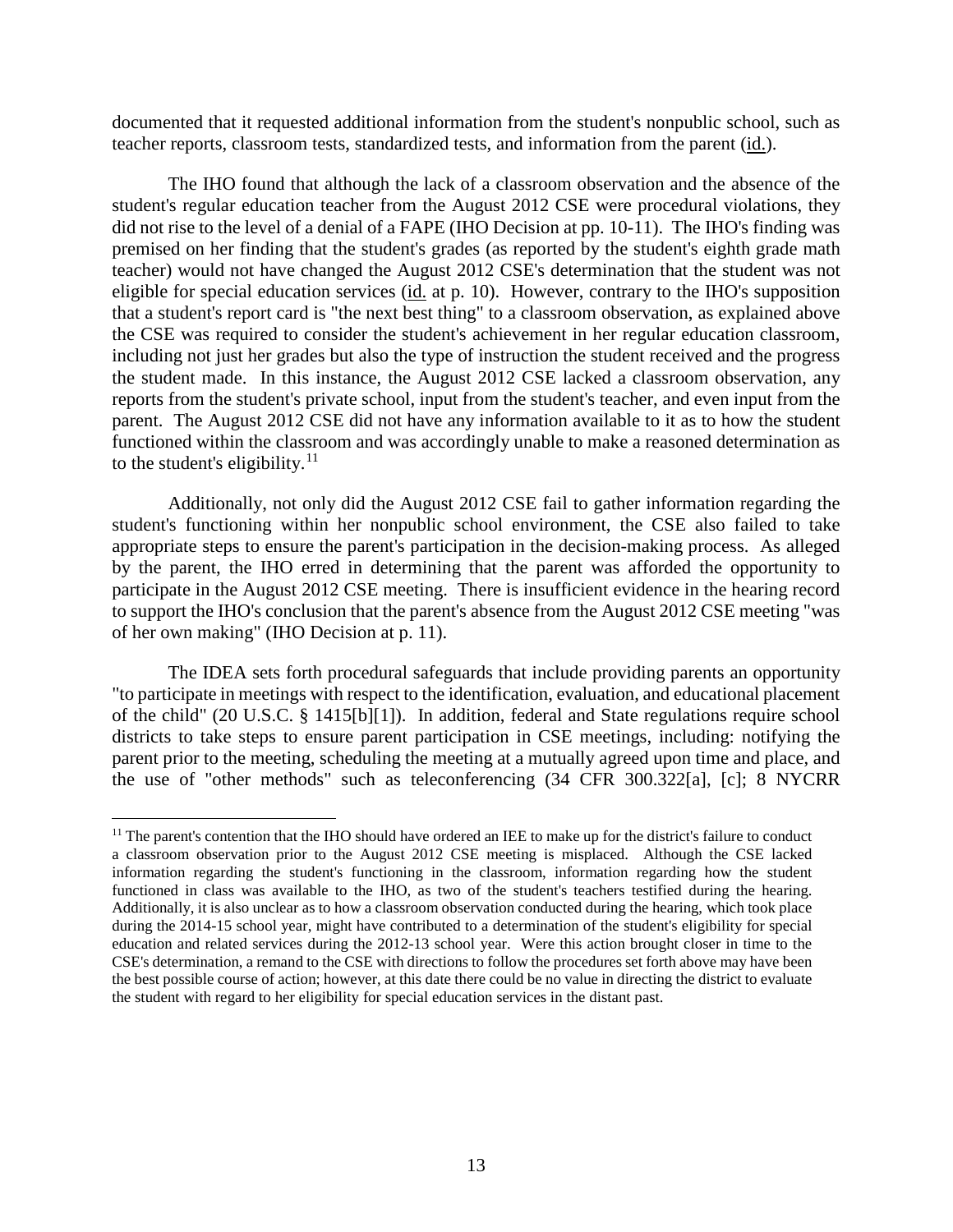200.5[d][1]). A district may conduct a CSE meeting without a parent in attendance if it is unable to convince the parents that they should attend; however, in such instances, the district is required to maintain detailed records of its attempts to ensure the parents' involvement and its attempts to arrange a mutually agreed upon time and place for the meeting (34 CFR 300.322[d]; 8 NYCRR 200.5[d][3], [4]).

The district school psychologist testified that she spoke to the parent on the phone after she had completed the July 2012 psychoeducational evaluation in order to request that the parent provide the district with a copy of the student's report card (Tr. p. 28). The school psychologist explained that she did not discuss the date of the CSE meeting with the parent because "[t]hat was done by the clerical person" (Tr. p. 29).<sup>12</sup> The school psychologist further testified that the CSE held the August 2012 CSE meeting without the parent and called the parent toward the end of the meeting (Tr. pp. 31, 53-56). According to the school psychologist, the student's older sister answered the phone and told the school psychologist that her mother was at work, whereupon the school psychologist requested that the student's sister call the parent and have her call the CSE (id.). The school psychologist did not speak with the parent at any time during or after the August 2012 CSE meeting (Tr. p. 31). Additionally, the hearing record does not include any notice of the August 2012 CSE meeting addressed to the parent, or any other documentation indicating that the district made attempts to ensure the parent's participation in the meeting.<sup>13</sup>

Accordingly, as the August 2013 CSE lacked sufficient information regarding the student's achievement within her regular education class at Bay Ridge to make a reasoned determination as to the student's eligibility for special education and related services, the CSE also failed to conduct a sufficient initial evaluation, and the evidence does not support the district on the issue of whether it significantly impeded the parent's participation in the development of the IEP when there was insufficient basis in the record to conduct the CSE without the parent, the IHO's determination that the district offered the student a FAPE for the 2012-13 school year must be reversed.<sup>14</sup>

 $12$  The district school psychologist testified that the district's clerical person sent a notice of the CSE meeting to the parent (Tr. pp. 28-29); however, a copy of the meeting notice was not included as part of the hearing record.

<sup>&</sup>lt;sup>13</sup> It should also be noted that the parent's native language is other than English (Tr. p. 49). However, there is nothing in the hearing record indicating that the district provided the parent with the procedural safeguards notice, the results of the July 2012 psychoeducational evaluation, or prior written notice of the CSE's determination that the student was not eligible for special education programs and services in the parent's native language, or that the district made an attempt to obtain a translator for the parent for the August 2012 CSE meeting, as required by State and federal regulations for a parent whose native language is other than English (see 34 CFR 300.322[e]; 300.503[c]; 300.504[d]; 8 NYCRR 200.4[b][6][xii]; 200.5[a][4], [d][5], [f][2]). Failure to provide the parent with any of the required information in her native language is a further indication that the parent was not afforded an opportunity to participate in the CSE process (see Application of a Student with a Disability, Appeal No. 15-001).

 $14$  Although procedural violations may only result in a denial of FAPE where they impede the student's right to a FAPE, significantly impede the parent's opportunity to participate in the decision-making process regarding the provision of a FAPE to the student, or cause a deprivation of educational benefits (20 U.S.C. § 1415[f][3][E][ii];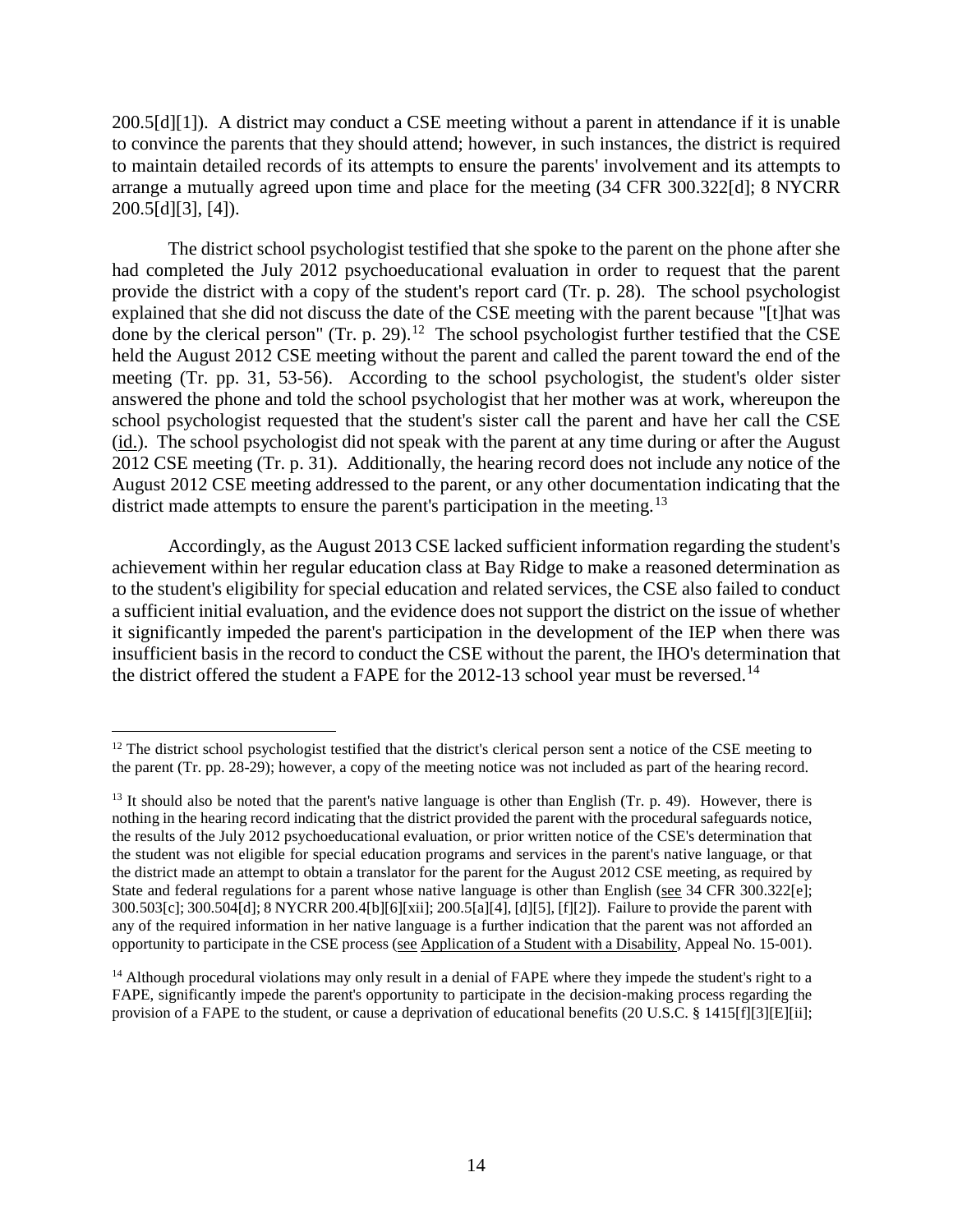# **C. Unilateral Placement**

Having found that the district did not offer the student a FAPE for the 2012-13 school year, I must next determine whether the Bay Ridge Bridge program was an appropriate placement for the student. A private school placement must be "proper under the Act" (Carter, 510 U.S. at 12, 15; Burlington, 471 U.S. at 370), i.e., the private school offered an educational program which met the student's special education needs (see Gagliardo, 489 F.3d at 112, 115; Walczak, 142 F.3d at 129; Matrejek, 471 F. Supp. 2d at 419). A parent's failure to select a program approved by the State in favor of an unapproved option is not itself a bar to reimbursement (Carter, 510 U.S. at 14). "Subject to certain limited exceptions, 'the same considerations and criteria that apply in determining whether the [s]chool [d]istrict's placement is appropriate should be considered in determining the appropriateness of the parents' placement'" (Gagliardo, 489 F.3d at 112, quoting Frank G. v. Bd. of Educ., 459 F.3d 356, 364 [2d Cir. 2006]; see Rowley, 458 U.S. at 207).

The Second Circuit has set forth the standard for determining whether parents have carried their burden of demonstrating the appropriateness of their unilateral placement.

> No one factor is necessarily dispositive in determining whether parents' unilateral placement is reasonably calculated to enable the child to receive educational benefits. Grades, test scores, and regular advancement may constitute evidence that a child is receiving educational benefit, but courts assessing the propriety of a unilateral placement consider the totality of the circumstances in determining whether that placement reasonably serves a child's individual needs. To qualify for reimbursement under the IDEA, parents need not show that a private placement furnishes every special service necessary to maximize their child's potential. They need only demonstrate that the placement provides educational instruction specially designed to meet the unique needs of a handicapped child, supported by such services as are necessary to permit the child to benefit from instruction.

(Gagliardo, 489 F.3d at 112; quoting Frank G., 459 F.3d at 364-65).

 $\overline{a}$ 34 CFR 300.513[a][2]; 8 NYCRR 200.5[j][4][ii]), in this instance the August 2012 CSE effectively excluded the parent from the CSE process altogether. Therefore, the district's exclusion of the parent from the CSE process was sufficiently extensive to result in a denial of FAPE on its own (see Werner v. Clarkstown Cent. Sch. Dist., 363 F. Supp. 2d 656, 659 [S.D.N.Y. 2005]). Accordingly, it is unnecessary to make a determination as to the student's eligibility for special education and related services as envisioned under the regulations. However, the district will be directed, if it has not done so already, to convene a CSE and follow the procedures discussed above to determine whether the student is a student with a disability eligible for special education and related services.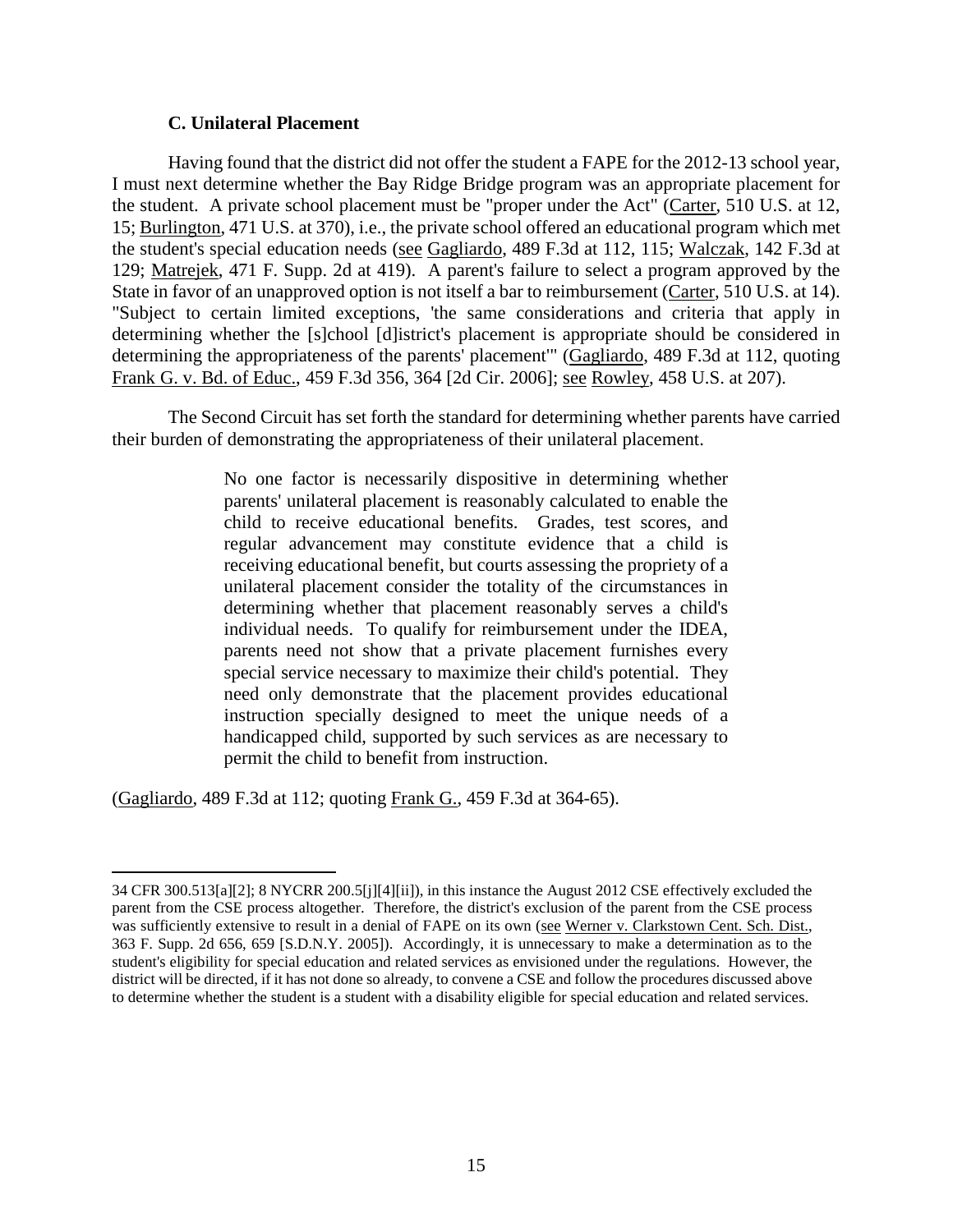While the parent appealed from the IHO's failure to address the appropriateness of Bay Ridge in her decision, the district's answer does not include a response to the parent's allegations regarding Bay Ridge. Additionally, as noted above, the district did not offer sufficient evidence during the impartial hearing regarding the student's needs, particularly regarding the student's functioning within the classroom. Under these circumstances, the evidence submitted by the parent indicating the student's needs and the extent to which the parent's unilateral placement addressed those needs is all the more persuasive (see A.D. v. Bd. of Educ., 690 F. Supp. 2d 193, 208 [S.D.N.Y. 2010] [finding that a unilateral placement was appropriate even where the private school reports were alleged by the district to be incomplete or inaccurate and finding that the fault for such inaccuracy or incomplete assessment of the student's needs lay with the district]).

In addition to the July 2012 psychoeducational evaluation discussed above, Bay Ridge staff also considered informal educational testing conducted by a Bay Ridge psychologist, curriculum testing conducted at Bay Ridge, and input from the student's eighth grade teachers in determining the student's educational needs for the 2012-13 school year (Tr. pp. 171-77, 196-97, 199-200, 303- 04; see Tr. pp. 189-90, 280). The director of the Bay Ridge Bridge program testified that a Bay Ridge psychologist conducted an "in-house evaluation" with the student in August 2012, subsequent to a review by Bay Ridge staff of the results of the July 2012 psychoeducational evaluation (Tr. pp. 199-200, 202-03, 227-28). The evaluation included many of the same tests that were given in the July 2012 psychoeducational evaluation and the results were similar to the results found by the district, with the exception of a passage comprehension subtest (Tr. pp. 200-01).<sup>15</sup> The director reported that results of curriculum testing conducted during the student's eighth grade year placed the student's decoding skills "around" the mid–to-end fifth grade level and her comprehension at the beginning fifth grade level (Tr. pp. 176-77). In addition, the director noted that the student struggled with comprehension and struggled with the pace of certain tasks (Tr. pp. 196-97).

According to the Bridge program director, the program is designed for students who need intensive help with academic skills related to language-based learning problems, such as reading comprehension, decoding, and reading fluency (Tr. p. 165). According to a Bay Ridge Bridge program brochure, the program offers student-centered classrooms, a variety of learning activities and interventions, and specially trained teachers (Parent Ex. F). The brochure also indicated that while courses cover the required New York State curriculum, pacing is individualized and content tailored to each student's level of comprehension (id.).

To address the student's processing speed issues and "slow pace of execution," which were identified as the reasons the student was initially referred for special education services, Bay Ridge presented materials at a slower pace in each of her academic classes, including modifying the

<sup>&</sup>lt;sup>15</sup> According to the director of the Bay Ridge Bridge program, on the Bay Ridge evaluation the student scored in the mid-seventh grade level on passage comprehension; however, as part of the July 2012 psychoeducational evaluation, the student performed at an 11.3 grade equivalent in comprehension (Tr. p. 201; Dist. Ex. 2 at p. 3).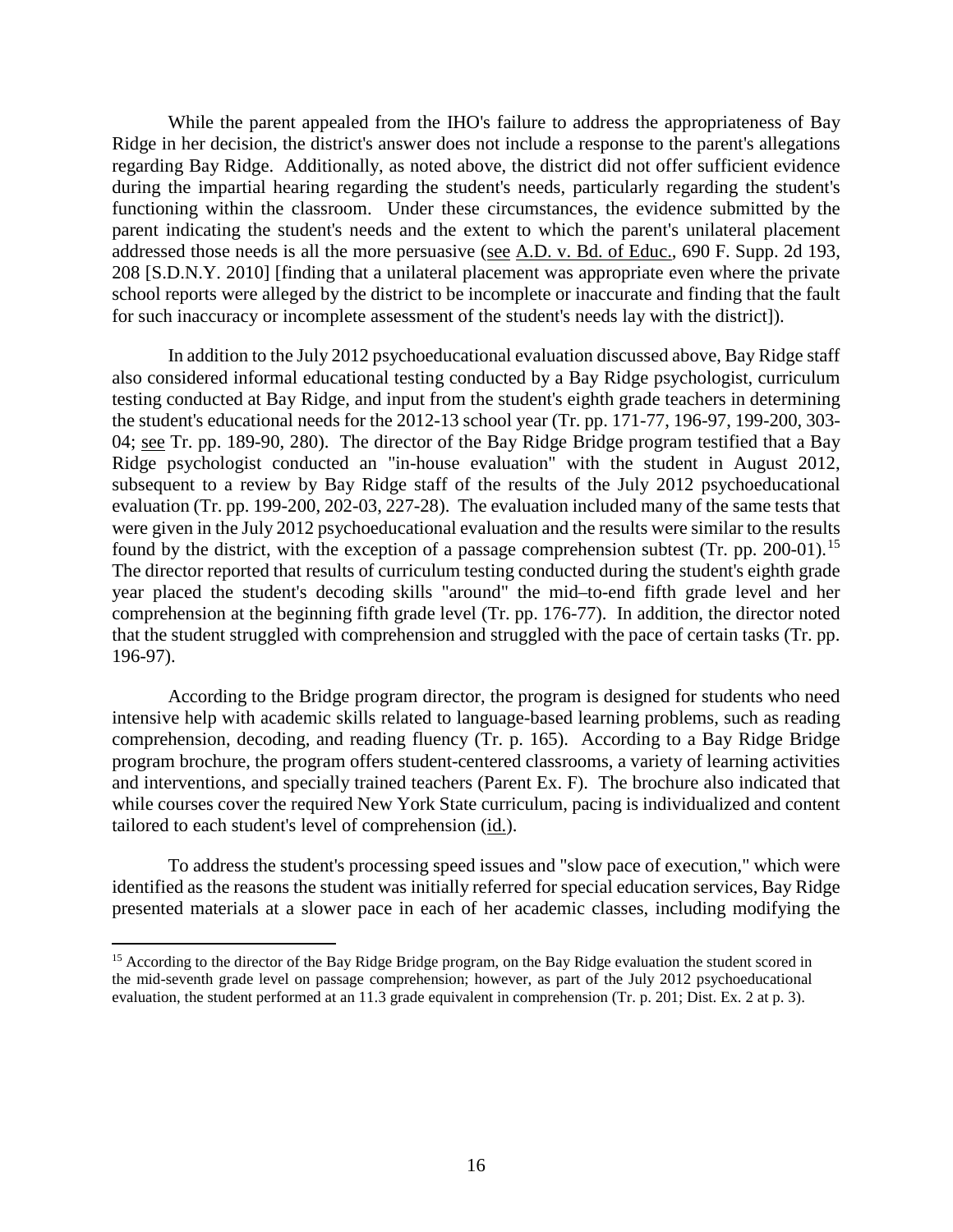curriculum so that it was presented over a period of two years (Tr. pp. 288, 290, 293, 295; see Dist. Ex. 2 at pp. 1, 3). To address the student's needs relating to English language arts—including fluency, decoding, and comprehension—the student's English teacher explained that the student was provided with two different English classes; one that focused on reading and reading comprehension and one that focused on writing and vocabulary (Tr. pp. 279-80). She explained that much of the reading for the course was done in class with teacher guidance, teacher support with comprehension strategies, discussion, and "over-learning" activities (Tr. p. 288). The teacher also noted that the student had difficulty summarizing and analyzing texts, was slow at processing, tended to become easily overwhelmed when presented with a large amount of verbal material, and had difficulty recalling details and thus benefitted from check-ins, frequent repetition, clarification, visual support, and step-by-step guidance (Tr. pp. 278, 283).

According to the director of the Bay Ridge Bridge program, the student required extra direction and support in getting started and in making sense of what she needed to do (Tr. p. 171). To address the student's needs in initiating tasks and organization, the student's English teacher testified that the student benefitted from support services such as sentence starters, content discussions, word choice suggestions, graphic organizers, outlines, checklists, and "encouragement models," which provided the student with "a visual of what was expected of her" (Tr. pp. 277-78, 283). The teacher reported that she provided the student with support in initiating tasks, in assessing her progress on those tasks, and in planning for the next day (Tr. p. 283). Moreover, Bay Ridge provided the student with a planning and organization class at the end of the day where staff would go over homework and tests and answer student questions (Tr. p. 296).

Based upon the foregoing, the hearing record establishes that the Bridge program at Bay Ridge addressed the student's identified needs in fluency skills, decoding, comprehension, initiating tasks and organization, processing speed, and pacing by the provision of specially designed instruction and accommodations.

# **D. Equitable Considerations**

The final criterion for a reimbursement award is that the parent's claim must be supported by equitable considerations. Equitable considerations are relevant to fashioning relief under the IDEA (Burlington, 471 U.S. at 374; R.E., 694 F.3d at 185, 194; M.C. v. Voluntown Bd. of Educ., 226 F.3d 60, 68 [2d Cir. 2000]; see Carter, 510 U.S. at 16 ["Courts fashioning discretionary equitable relief under IDEA must consider all relevant factors, including the appropriate and reasonable level of reimbursement that should be required. Total reimbursement will not be appropriate if the court determines that the cost of the private education was unreasonable"]). The IDEA also provides that reimbursement may be reduced or denied when parents fail to challenge the appropriateness of an IEP in a timely manner, fail to make their child available for evaluation by the district, or upon a finding of unreasonableness with respect to the actions taken by the parents (20 U.S.C. § 1412[a][10][C][iii]; 34 CFR 300.148[d]; see E.M. v. New York City Dep't of Educ., 758 F.3d 442, 461 [2d Cir. 2014] [identifying factors relevant to equitable considerations,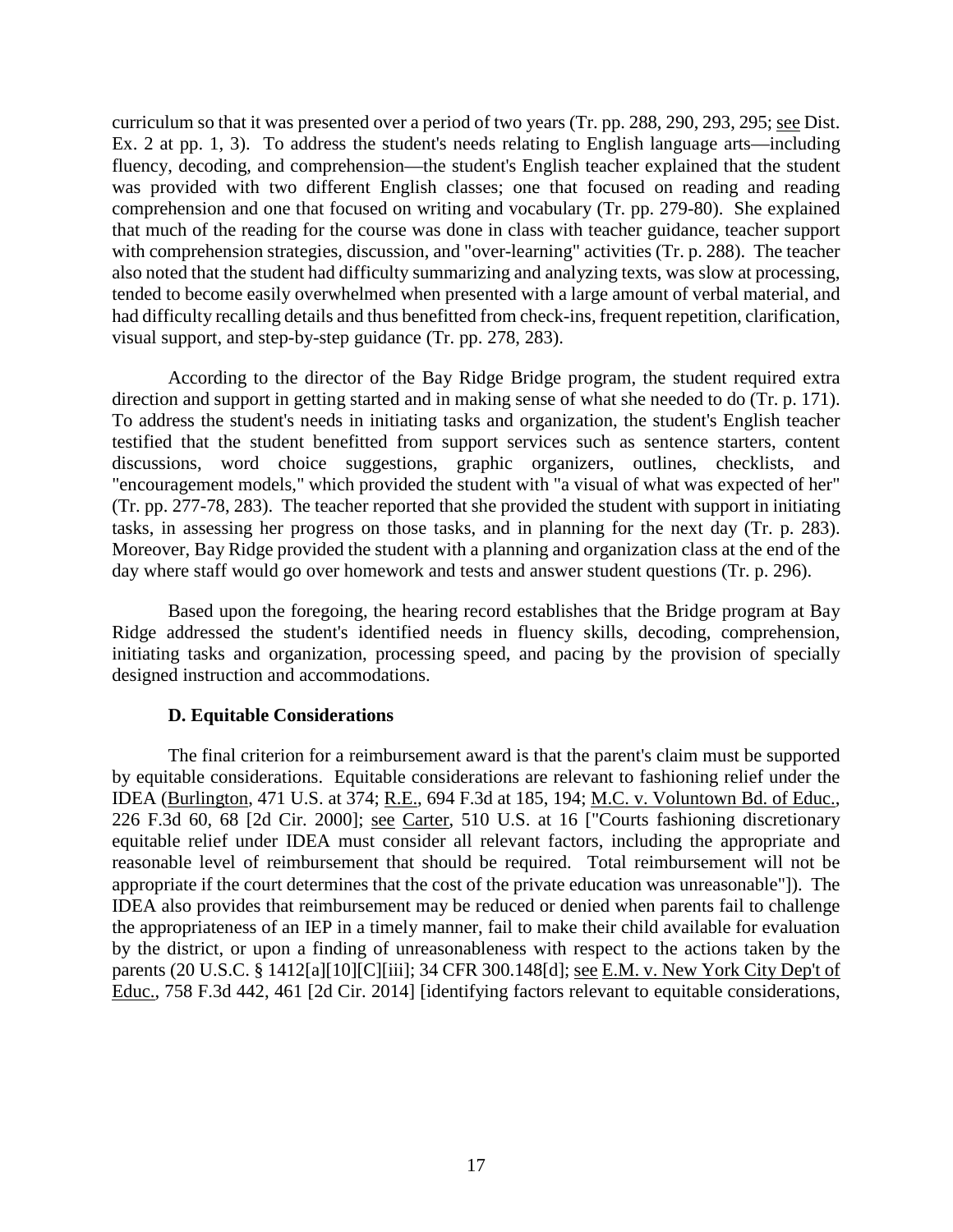including whether the withdrawal of the student from public school was justified, whether the parent provided adequate notice, whether the amount of the private school tuition was reasonable, possible scholarships or other financial aid from the private school, and any fraud or collusion on the part of the parent or private school]).

In this instance, the parent notified the district of her intention to place the student at Bay Ridge for the 2012-13 school year at district expense by facsimile on August 22, 2012 (Parent Ex. B). The IDEA allows that reimbursement may be reduced or denied if parents do not provide written notice ten business days before such removal, "that they were rejecting the placement proposed by the public agency to provide a [FAPE] to their child, including stating their concerns and their intent to enroll their child in a private school at public expense" (20 U.S.C. § 1412[a][10][C][iii][I]; see 34 CFR 300.148[d][1]). Although the parent's letter did not state her concerns, under the circumstances of this case, where the district failed to follow prescribed procedures and declined to identify the student as a student with a disability, it is sufficiently apparent that the parent's concern was that the student was found ineligible for special education services. Additionally, the district does not rebut the parent's assertion that equitable considerations weigh in favor of granting the parent's requested relief and there is no reason appearing in the hearing record to find that the parent's actions warrant a reduction in reimbursement for the cost of the student's tuition at Bay Ridge on equitable grounds.

# **E. Relief**

With regard to fashioning equitable relief, courts have determined that it is appropriate under the IDEA to order a school district to make retroactive tuition payment directly to a private school where equitable considerations favor an award of the costs of private school tuition but the parents, although legally obligated to make tuition payments, have not done so due to a lack of financial resources (Mr. and Mrs. A. v. New York City Dep't of Educ., 769 F. Supp. 2d 403, 406, 428 [S.D.N.Y. 2011]; see E.M., 758 F.3d at 453 [noting that "the broad spectrum of equitable relief contemplated [by] the IDEA encompasses, in appropriate circumstances, a 'direct-payment' remedy" and holding that "where the equities call for it, direct payment fits comfortably within the Burlington–Carter framework"]).

Here, the parent has established a legal obligation to pay the student's tuition at Bay Ridge for the 2012-13 school year (Parent Ex. D; <u>see E.M.</u>, 758 F.3d at 453). However, the parent has not submitted sufficient evidence to establish that she had insufficient financial resources to "front" the student's tuition costs for the 2012-13 school year. The hearing record includes a copy of a financial document purporting to establish the parent's income levels; however, the document contains inconsistencies (Parent Ex. H) and the parent did not testify during the hearing to explain her income or clarify the document. As the hearing record lacks reliable evidence establishing the parent's financial resources, or lack thereof, direct funding is not an appropriate remedy (see Mr. and Mrs. A., 769 F. Supp. at 428). Instead, the parent is awarded reimbursement for the costs of the student's tuition at Bay Ridge upon presentation to the district of proof of payment.